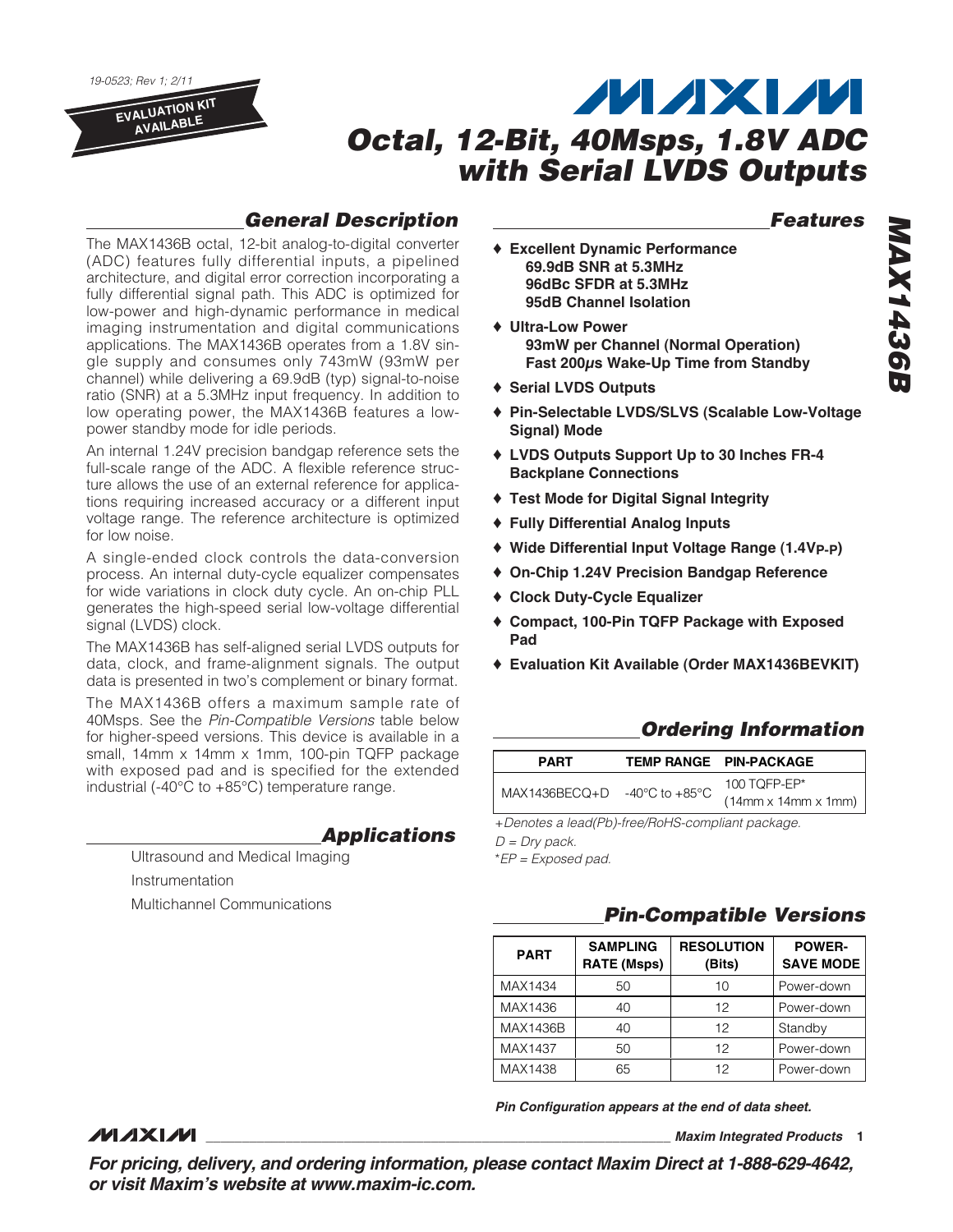### **ABSOLUTE MAXIMUM RATINGS**

(Voltages referenced to GND)

| OUT P, OUT_N, FRAME_, CLKOUT_ -0.3V to (VOVDD + 0.3V) |  |
|-------------------------------------------------------|--|
| DT. SLVS/LVDS. LVDSTEST. PLL. T/B. STBY.              |  |
| REFIO, REFADJ, CMOUT-0.3V to (VAVDD + 0.3V)           |  |

| Continuous Power Dissipation ( $T_A = +70^{\circ}C$ ) |  |
|-------------------------------------------------------|--|
| TQFP (derate 47.6mW/°C above +70°C)3809.5mW           |  |
|                                                       |  |
|                                                       |  |
|                                                       |  |
| Lead Temperature (soldering, 10s)+300°C               |  |
|                                                       |  |

Stresses beyond those listed under "Absolute Maximum Ratings" may cause permanent damage to the device. These are stress ratings only, and functional operation of the device at these or any other conditions beyond those indicated in the operational sections of the specifications is not implied. Exposure to absolute maximum rating conditions for extended periods may affect device reliability.

# **PACKAGE THERMAL CHARACTERISTICS (Note 1)**

TQFP

**MAX1436B**

**MAX1436B** 

Junction-to-Ambient Thermal Resistance (θJA) ...........21°C/W Junction-to-Case Thermal Resistance (θJC) ..................2°C/W

**Note 1:** Package thermal resistances were obtained using the method described in JEDEC specification JESD51-7, using a fourlayer board. For detailed information on package thermal considerations, refer to **www.maxim-ic.com/thermal-tutorial**.

# **ELECTRICAL CHARACTERISTICS**

(VAVDD = 1.8V, VOVDD = 1.8V, VCVDD = 3.3V, VGND = 0V, external VREFIO = 1.24V, CREFIO =  $0.1\mu$ F, CREFP =  $10\mu$ F, CREFN =  $10\mu$ F, fcLK  $=$  40MHz (50% duty cycle), V<sub>DT</sub> = 0V, T<sub>A</sub> = T<sub>MIN</sub> to T<sub>MAX</sub>, unless otherwise noted. Typical values are at T<sub>A</sub> = +25°C.) (Notes 2, 3)

| <b>PARAMETER</b>                       | <b>SYMBOL</b><br><b>CONDITIONS</b> |                                   | <b>MIN</b> | <b>TYP</b>     | <b>MAX</b> | <b>UNITS</b> |  |  |
|----------------------------------------|------------------------------------|-----------------------------------|------------|----------------|------------|--------------|--|--|
| <b>DC ACCURACY (Note 4)</b>            |                                    |                                   |            |                |            |              |  |  |
| Resolution                             | N                                  |                                   | 12         |                |            | <b>Bits</b>  |  |  |
| <b>Integral Nonlinearity</b>           | <b>INL</b>                         |                                   |            | ±0.4           | ±3         | <b>LSB</b>   |  |  |
| Differential Nonlinearity              | <b>DNL</b>                         | No missing codes over temperature |            | ±0.25          | ±1         | <b>LSB</b>   |  |  |
| Offset Error                           |                                    |                                   |            |                | ±0.5       | %FS          |  |  |
| Gain Error                             |                                    |                                   |            |                | ±2.4       | %FS          |  |  |
| ANALOG INPUTS (IN_P, IN_N)             |                                    |                                   |            |                |            |              |  |  |
| Input Differential Range               | V <sub>ID</sub>                    | Differential input                |            | 1.4            |            | $V_{P-P}$    |  |  |
| Common-Mode Voltage Range              | <b>V</b> <sub>CMO</sub>            |                                   |            | 0.76           |            | V            |  |  |
| Common-Mode Voltage Range<br>Tolerance |                                    | (Note 5)                          |            | ±50            |            | mV           |  |  |
| Differential Input Impedance           | RIN                                | Switched capacitor load           |            | $\overline{c}$ |            | kΩ           |  |  |
| Differential Input Capacitance         | $C_{IN}$                           |                                   |            | 12.5           |            | pF           |  |  |
| <b>CONVERSION RATE</b>                 |                                    |                                   |            |                |            |              |  |  |
| Maximum Conversion Rate                | tsmax                              |                                   | 40         |                |            | <b>MHz</b>   |  |  |
| Minimum Conversion Rate                | <sup>t</sup> SMIN                  |                                   |            | 4.0            |            | <b>MHz</b>   |  |  |
| Data Latency                           |                                    |                                   |            | 6.5            |            | Cycles       |  |  |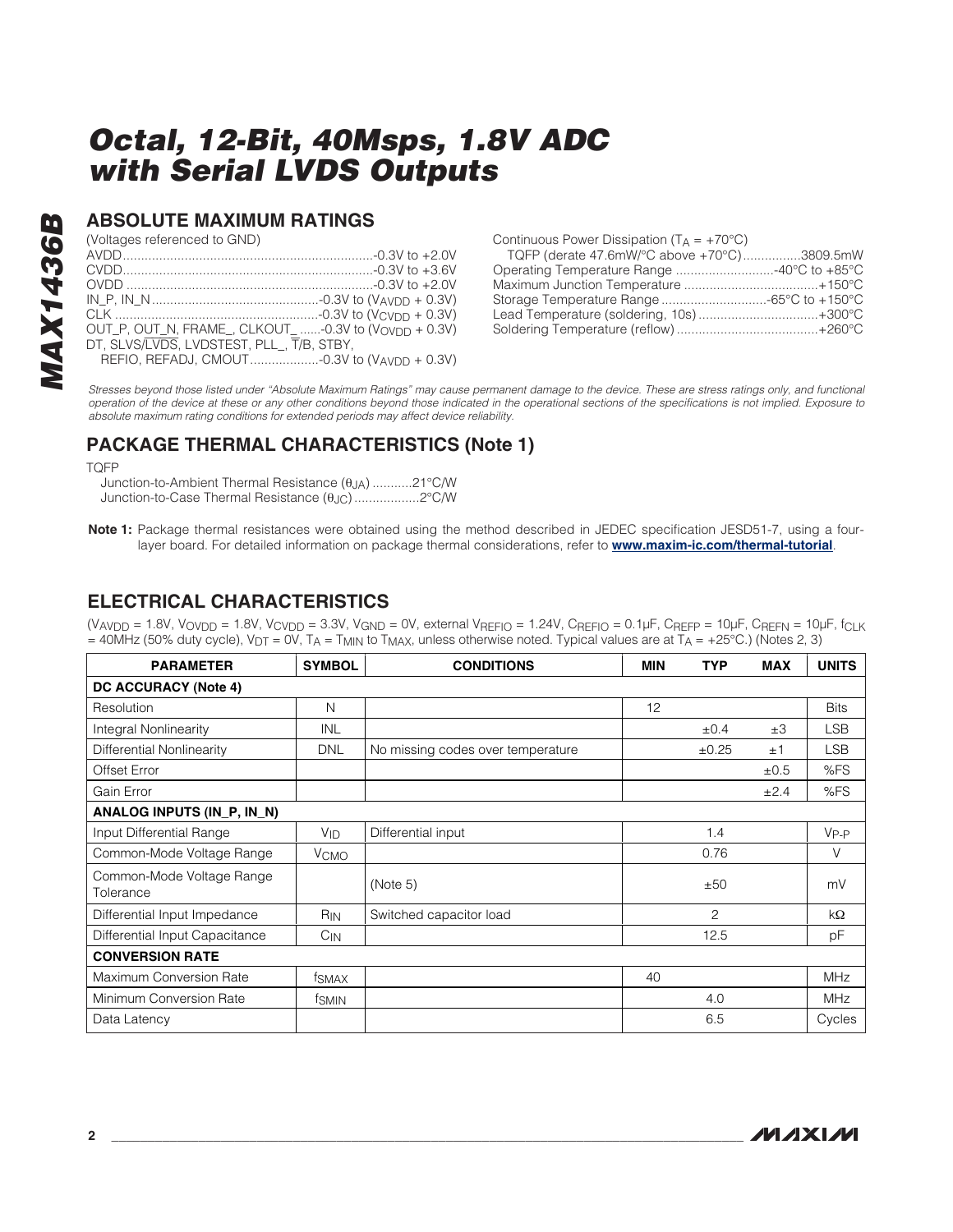# **ELECTRICAL CHARACTERISTICS (continued)**

(VAVDD = 1.8V, VOVDD = 1.8V, VCVDD = 3.3V, VGND = 0V, external VREFIO = 1.24V, CREFIO = 0.1µF, CREFP = 10µF, CREFN = 10µF, fCLK = 40MHz (50% duty cycle), V<sub>DT</sub> = 0V, T<sub>A</sub> = T<sub>MIN</sub> to T<sub>MAX</sub>, unless otherwise noted. Typical values are at T<sub>A</sub> = +25°C.) (Notes 2, 3)

| <b>PARAMETER</b>                                                       | <b>SYMBOL</b>   | <b>CONDITIONS</b>                                            | <b>MIN</b>    | <b>TYP</b> | <b>MAX</b> | <b>UNITS</b>   |
|------------------------------------------------------------------------|-----------------|--------------------------------------------------------------|---------------|------------|------------|----------------|
| DYNAMIC CHARACTERISTICS (differential inputs, 4096-point FFT) (Note 4) |                 |                                                              |               |            |            |                |
|                                                                        |                 | $f_{IN} = 5.3$ MHz at -0.5dBFS                               |               | 69.9       |            |                |
| Signal-to-Noise Ratio                                                  | <b>SNR</b>      | $f_{IN}$ = 19.3MHz at -0.5dBFS                               | 66.5          | 69.6       |            | dB             |
| Signal-to-Noise and Distortion                                         | <b>SINAD</b>    | $f_{IN} = 5.3$ MHz at -0.5dBFS                               |               | 69.9       |            | dB             |
| (First 4 Harmonics)                                                    |                 | $f_{IN}$ = 19.3MHz at -0.5dBFS                               | 66.5          | 69.6       |            |                |
| <b>Effective Number of Bits</b>                                        | <b>ENOB</b>     | $f_{IN} = 5.3$ MHz at -0.5dBFS                               |               | 11.3       |            | dB             |
|                                                                        |                 | $f_{IN}$ = 19.3MHz at -0.5dBFS                               |               | 11.3       |            |                |
|                                                                        | <b>SFDR</b>     | $f_{IN} = 5.3$ MHz at -0.5dBFS                               |               | 96         |            | dBc            |
| Spurious-Free Dynamic Range                                            |                 | $f_{IN}$ = 19.3MHz at -0.5dBFS                               | 79            | 90         |            |                |
|                                                                        | <b>THD</b>      | $f_{IN} = 5.3$ MHz at -0.5dBFS                               |               | $-96$      |            |                |
| <b>Total Harmonic Distortion</b>                                       |                 | $f_{IN}$ = 19.3MHz at -0.5dBFS                               |               | $-92$      | $-79$      | dBc            |
| Intermodulation Distortion                                             | <b>IMD</b>      | $f_1 = 5.3$ MHz at -6.5dBFS<br>$12 = 6.3$ MHz at $-6.5$ dBFS |               | 89.8       |            | dBc            |
| Third-Order Intermodulation                                            | IM <sub>3</sub> | $f_1 = 5.3$ MHz at -6.5dBFS<br>$12 = 6.3$ MHz at -6.5dBFS    |               | 96.6       |            | dBc            |
| Aperture Jitter                                                        | t <sub>AJ</sub> | Figure 11                                                    |               | < 0.4      |            | <b>PSRMS</b>   |
| <b>Aperture Delay</b>                                                  | t <sub>AD</sub> | Figure 11                                                    |               | 1          |            | ns             |
| Small-Signal Bandwidth                                                 | <b>SSBW</b>     | Input at -20dBFS                                             |               | 100        |            | <b>MHz</b>     |
| Full-Power Bandwidth                                                   | <b>LSBW</b>     | Input at -0.5dBFS                                            |               | 100        |            | <b>MHz</b>     |
| Output Noise                                                           |                 | $IN_P = IN_N$                                                |               | 0.44       |            | LSBRMS         |
| Over-Range Recovery Time                                               | tor             | $R_S = 25\Omega$ , $C_S = 50pF$                              |               | 1          |            | Clock<br>cycle |
| <b>INTERNAL REFERENCE</b>                                              |                 |                                                              |               |            |            |                |
| REFADJ Internal Reference-Mode<br>Enable Voltage                       |                 | (Note 6)                                                     |               |            | 0.1        | $\vee$         |
| REFADJ Low-Leakage Current                                             |                 |                                                              |               | 1.5        |            | mA             |
| <b>REFIO Output Voltage</b>                                            | VREFIO          |                                                              | 1.18          | 1.24       | 1.30       | $\vee$         |
| Reference Temperature<br>Coefficient                                   | <b>TCREFIO</b>  |                                                              |               | 120        |            | ppm/°C         |
| <b>EXTERNAL REFERENCE</b>                                              |                 |                                                              |               |            |            |                |
| <b>REFADJ External Reference-</b><br>Mode Enable Voltage               |                 | (Note 6)                                                     | VAVDD-<br>0.1 |            |            | $\vee$         |
| REFADJ High-Leakage Current                                            |                 |                                                              |               | 200        |            | μA             |
| REFIO Input Voltage                                                    |                 |                                                              |               | 1.24       |            | $\vee$         |
| REFIO Input Voltage Tolerance                                          |                 |                                                              |               | ±5         |            | $\%$           |
| <b>REFIO Input Current</b>                                             | <b>REFIO</b>    |                                                              |               | < 1        |            | μA             |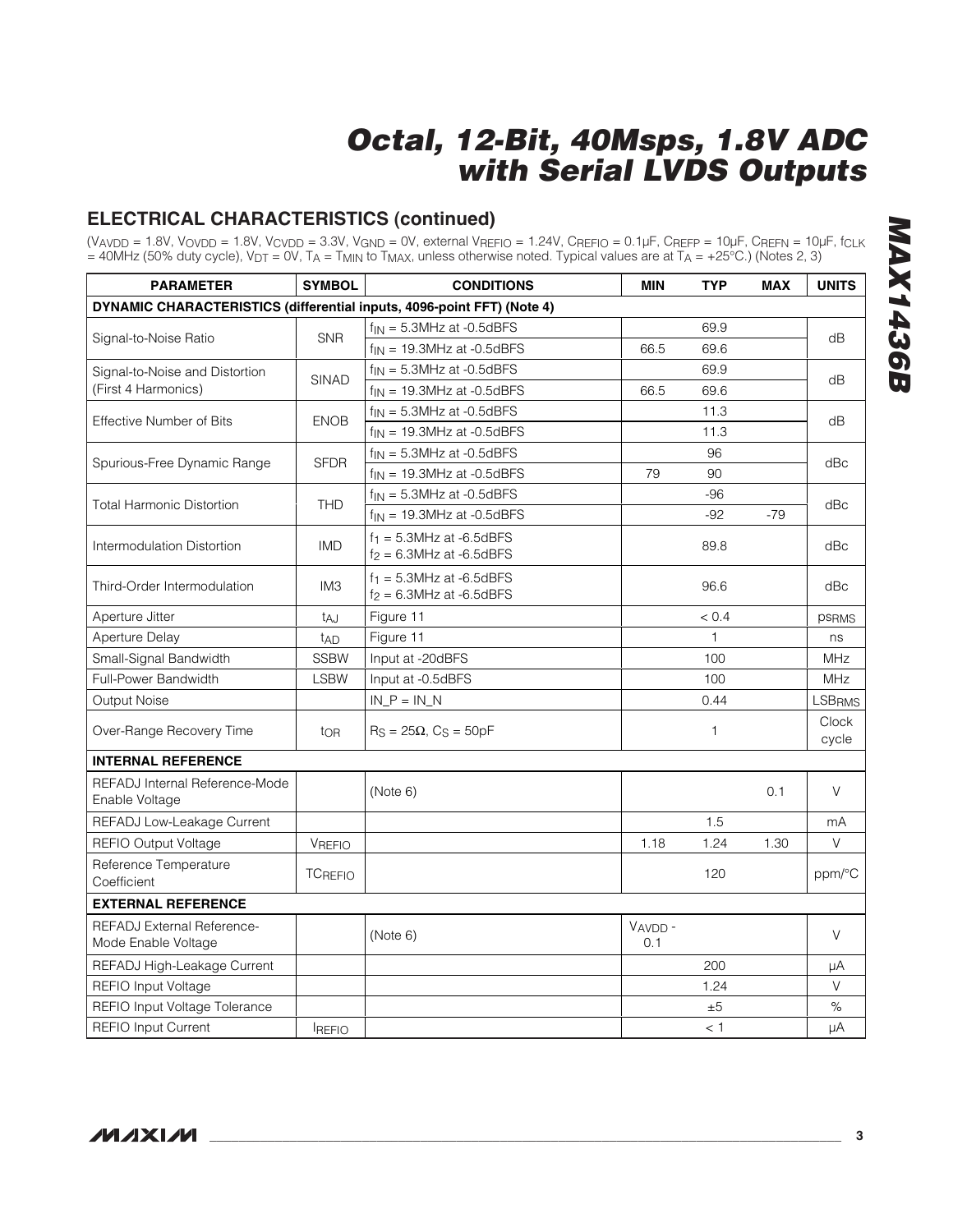# **ELECTRICAL CHARACTERISTICS (continued)**

 $(V_{AVDD} = 1.8V, V_{OVDD} = 1.8V, V_{CVDD} = 3.3V, V_{GND} = 0V,$  external  $V_{REFIO} = 1.24V, C_{REFIO} = 0.1 \mu F, C_{REFP} = 10 \mu F, C_{REFN} = 10 \mu F,$   $f_{CLK}$  $=$  40MHz (50% duty cycle), V<sub>DT</sub> = 0V, T<sub>A</sub> = T<sub>MIN</sub> to T<sub>MAX</sub>, unless otherwise noted. Typical values are at T<sub>A</sub> = +25°C.) (Notes 2, 3)

| <b>PARAMETER</b>                                     | <b>SYMBOL</b>         | <b>CONDITIONS</b>                                                                    | <b>MIN</b>     | <b>TYP</b> | <b>MAX</b>     | <b>UNITS</b> |
|------------------------------------------------------|-----------------------|--------------------------------------------------------------------------------------|----------------|------------|----------------|--------------|
| <b>COMMON-MODE OUTPUT (CMOUT)</b>                    |                       |                                                                                      |                |            |                |              |
| <b>CMOUT Output Voltage</b>                          | <b>VCMOUT</b>         |                                                                                      |                | 0.76       |                | V            |
| <b>CLOCK INPUT (CLK)</b>                             |                       |                                                                                      |                |            |                |              |
| Input High Voltage                                   | <b>VCLKH</b>          |                                                                                      | 0.8 x<br>VAVDD |            |                | V            |
| Input Low Voltage                                    | <b>VCLKL</b>          |                                                                                      |                |            | 0.2 x<br>VAVDD | $\vee$       |
| Clock Duty Cycle                                     |                       |                                                                                      |                | 50         |                | $\%$         |
| Clock Duty-Cycle Tolerance                           |                       |                                                                                      |                | ±30        |                | $\%$         |
|                                                      |                       | Input at GND                                                                         |                |            | 5              |              |
| Input Leakage Current                                | $DI_{IN}$             | Input at AVDD                                                                        |                |            | 80             | μA           |
| Input Capacitance                                    | $DC_{IN}$             |                                                                                      |                | 5          |                | pF           |
| DIGITAL INPUTS (PLL_, LVDSTEST, DT, SLVS, STBY, T/B) |                       |                                                                                      |                |            |                |              |
| Input Logic-High Voltage                             | V <sub>IH</sub>       |                                                                                      | 0.8 x<br>VAVDD |            |                | $\vee$       |
| Input Logic-Low Voltage                              | VIL                   |                                                                                      |                |            | 0.2 x<br>VAVDD | $\vee$       |
|                                                      |                       | Input at GND                                                                         |                |            | 5              |              |
| Input Leakage Current                                | $DI_{IN}$             | Input at AVDD                                                                        |                |            | 80             | μA           |
| Input Capacitance                                    | $DC_{IN}$             |                                                                                      |                | 5          |                | pF           |
| LVDS OUTPUTS (OUT_P, OUT_N), SLVS/LVDS = 0           |                       |                                                                                      |                |            |                |              |
| Differential Output Voltage                          | <b>VOHDIFF</b>        | $RTERM = 100\Omega$                                                                  | 250            |            | 450            | mV           |
| Output Common-Mode Voltage                           | <b>VOCM</b>           | $RTERM = 100\Omega$                                                                  | 1.125          |            | 1.375          | V            |
| Rise Time (20% to 80%)                               | t <sub>RL</sub>       | $RTERM = 100\Omega$ , $CLOAD = 5pF$                                                  |                | 350        |                | ps           |
| Fall Time (80% to 20%)                               | t <sub>FL</sub>       | $RTERM = 100\Omega$ , $CLOAD = 5pF$                                                  |                | 350        |                | ps           |
|                                                      |                       | SLVS OUTPUTS (OUT_P, OUT_N, CLKOUTP, CLKOUTN, FRAMEP, FRAMEN), SLVS/LVDS = 1, DT = 1 |                |            |                |              |
| Differential Output Voltage                          | <b>VOHDIFF</b>        | $RTERM = 100\Omega$                                                                  |                | 205        |                | mV           |
| Output Common-Mode Voltage                           | <b>VOCM</b>           | $RTERM = 100\Omega$                                                                  |                | 220        |                | mV           |
| Rise Time (20% to 80%)                               | t <sub>RS</sub>       | $RTERM = 100\Omega$ , $CLOAD = 5pF$                                                  |                | 320        |                | ps           |
| Fall Time (80% to 20%)                               | t <sub>FS</sub>       | $RTERM = 100\Omega$ , $CLOAD = 5pF$                                                  |                | 320        |                | ps           |
| <b>STANDBY MODE (STBY)</b>                           |                       |                                                                                      |                |            |                |              |
| STBY Fall to Output Enable                           | <b><i>LENABLE</i></b> |                                                                                      |                | 200        |                | μs           |
| STBY Rise to Output Disable                          | tDISABLE              |                                                                                      |                | 60         |                | ns           |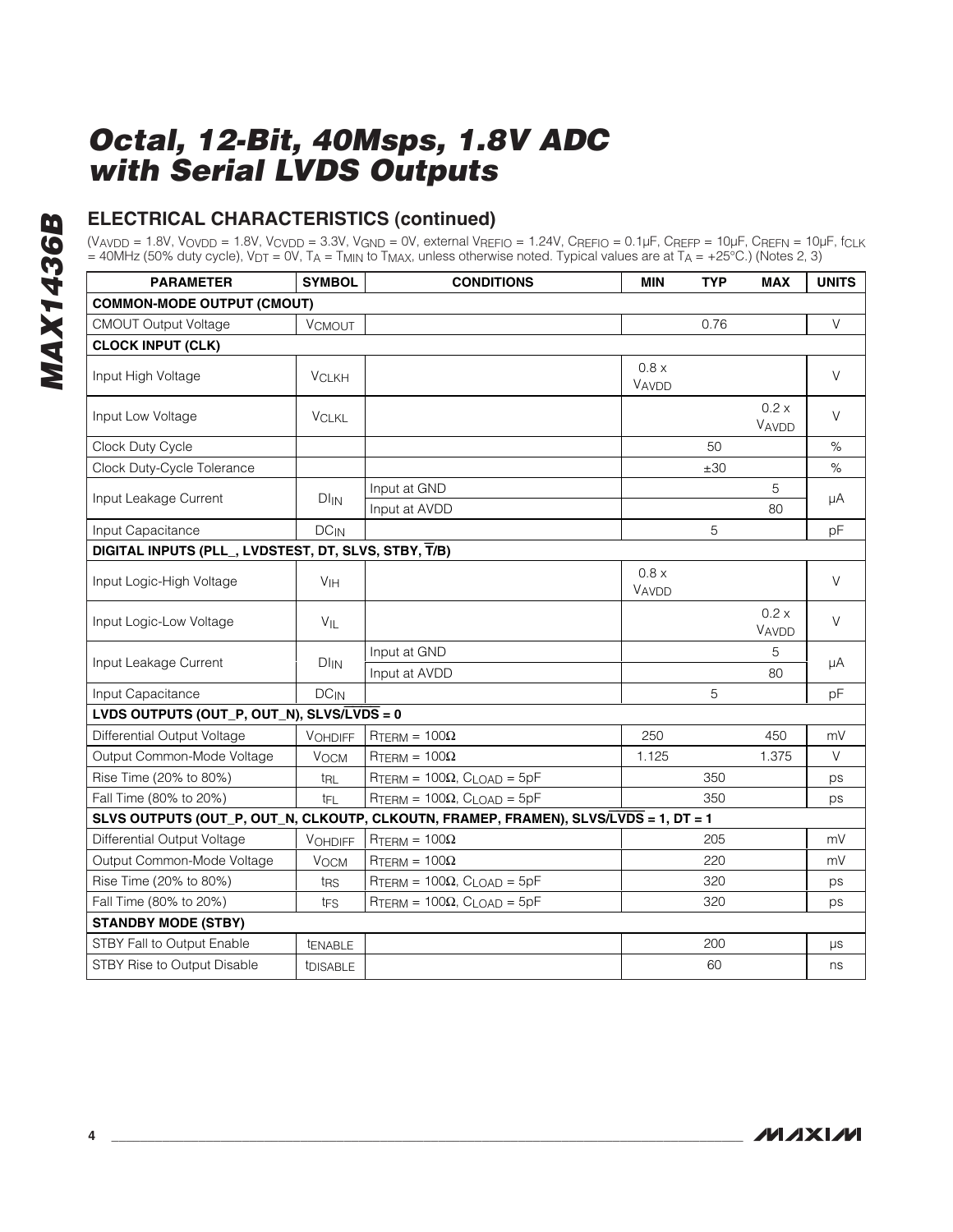# **ELECTRICAL CHARACTERISTICS (continued)**

(VAVDD = 1.8V, VOVDD = 1.8V, VCVDD = 3.3V, VGND = 0V, external VREFIO = 1.24V, CREFIO = 0.1µF, CREFP = 10µF, CREFN = 10µF, fCLK  $=$  40MHz (50% duty cycle), V<sub>DT</sub> = 0V, T<sub>A</sub> = T<sub>MIN</sub> to T<sub>MAX</sub>, unless otherwise noted. Typical values are at T<sub>A</sub> = +25°C.) (Notes 2, 3)

| <b>PARAMETER</b>                       | <b>SYMBOL</b>     |                                                                           | <b>CONDITIONS</b>                       | <b>MIN</b>                           | <b>TYP</b>        | <b>MAX</b>                           | <b>UNITS</b> |
|----------------------------------------|-------------------|---------------------------------------------------------------------------|-----------------------------------------|--------------------------------------|-------------------|--------------------------------------|--------------|
| <b>POWER REQUIREMENTS</b>              |                   |                                                                           |                                         |                                      |                   |                                      |              |
| <b>AVDD Supply Voltage Range</b>       | VAVDD             |                                                                           |                                         | 1.7                                  | 1.8               | 1.9                                  | V            |
| <b>OVDD Supply Voltage Range</b>       | VOVDD             |                                                                           |                                         | 1.7                                  | 1.8               | 1.9                                  | V            |
| CVDD Supply Voltage Range              | <b>VCVDD</b>      |                                                                           |                                         | 1.7                                  | 1.8               | 3.6                                  | V            |
|                                        |                   |                                                                           | $STBY = 0$                              |                                      | 337               | 380                                  | mA           |
| <b>AVDD Supply Current</b>             | <b>AVDD</b>       | $f_{IN} = 19.3 MHz$                                                       | $STBY = 0$ , $DT = 1$                   |                                      | 337               |                                      |              |
|                                        |                   | at -0.5dBFS                                                               | $STBY = 1$ , standby,<br>no clock input |                                      | 37                |                                      | mA           |
|                                        |                   |                                                                           | $STBY = 0$                              |                                      | 76                | 100                                  | mA           |
| <b>OVDD Supply Current</b>             |                   | $f_{IN} = 19.3 MHz$                                                       | $STBY = 0, DT = 1$                      |                                      | 99                |                                      |              |
|                                        | <b>LOVDD</b>      | at -0.5dBFS                                                               | $STBY = 1$ , standby,<br>no clock input |                                      | 16                |                                      | μA           |
| <b>CVDD Supply Current</b>             | <b>ICVDD</b>      | CVDD is used only to bias ESD-protection<br>diodes on CLK input, Figure 2 |                                         |                                      | $\overline{0}$    |                                      | mA           |
| Power Dissipation                      | P <sub>DISS</sub> |                                                                           | $f_{IN}$ = 19.3MHz at -0.5dBFS          |                                      | 743               | 864                                  | mW           |
| <b>TIMING CHARACTERISTICS (Note 8)</b> |                   |                                                                           |                                         |                                      |                   |                                      |              |
| Data Valid to CLKOUT Rise/Fall         | top               | Figure 5 (Notes 7, 8)                                                     |                                         | (t <sub>SAMPLE</sub> /24)<br>$-0.15$ |                   | (t <sub>SAMPLE</sub> /24)<br>$+0.15$ | ns           |
| CLKOUT Output-Width High               | tc <sub>H</sub>   | Figure 5<br>tSAMPLE/12                                                    |                                         |                                      | ns                |                                      |              |
| CLKOUT Output-Width Low                | tcL               | Figure 5                                                                  |                                         | tSAMPLE/12                           |                   |                                      | ns           |
| <b>FRAME Rise to CLKOUT Rise</b>       | tcF               |                                                                           | Figure 4 (Note 8)                       |                                      | $(t_{SAMPLE}/24)$ | (t <sub>SAMPLE</sub> /24)<br>$+0.15$ | ns           |
| Sample CLK Rise to FRAME Rise          | tsF               | Figure 4 (Note 8)                                                         |                                         | $(t_{SAMPLE}/2)$<br>$+1.1$           |                   | (t <sub>SAMPLE</sub> /2)<br>$+2.6$   | ns           |
| Crosstalk                              |                   | (Note 4)                                                                  |                                         |                                      | $-95$             |                                      | dB           |
| Gain Matching                          | C <sub>GM</sub>   | $f_{IN} = 5.3MHz$ (Note 4)                                                |                                         |                                      | ±0.1              |                                      | dB           |
| Phase Matching                         | $C_{PM}$          | $f_{IN} = 5.3MHz$ (Note 4)                                                |                                         | $\pm 0.25$                           |                   | Degrees                              |              |

**Note 2:** Specifications at T<sub>A</sub> ≥ +25°C are guaranteed by production testing. Specifications at T<sub>A</sub> < +25°C are guaranteed by design and characterization and not subject to production testing.

**Note 3:** All capacitances are between the indicated pin and GND, unless otherwise noted.

**Note 4:** See definition in the Parameter Definitions section at the end of this data sheet.

**Note 5:** See the Common-Mode Output (CMOUT) section.

**Note 6:** Connect REFADJ to GND directly to enable internal reference mode. Connect REFADJ to AVDD directly to disable the internal bandgap reference and enable external reference mode.

**Note 7:** Data valid to CLKOUT rise/fall timing is measured from 50% of data output level to 50% of clock output level.

**Note 8:** Guaranteed by design and characterization. Not subject to production testing.

# **MAX1436B MAX1436B**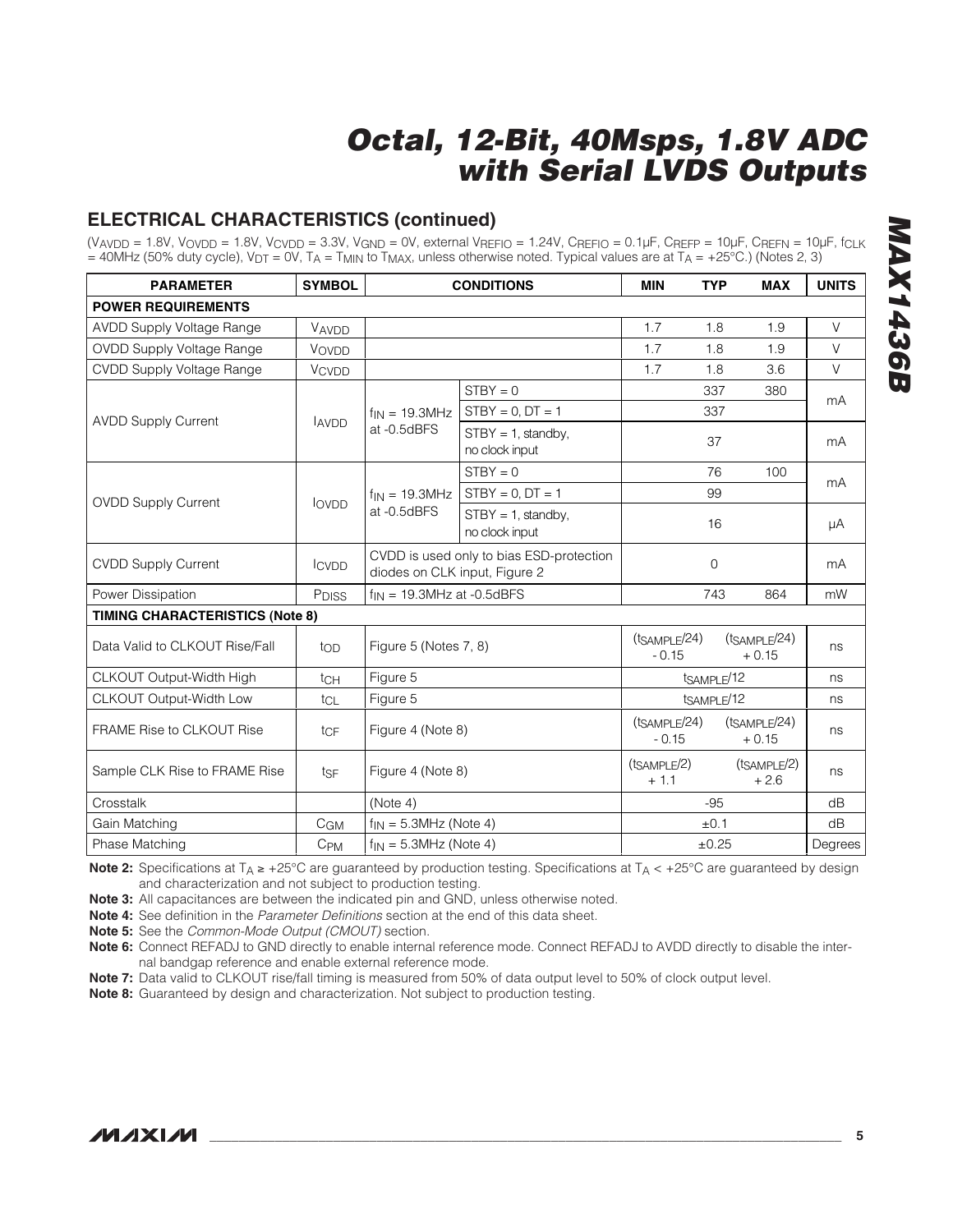# **Typical Operating Characteristics**

(VAVDD = 1.8V, VOVDD = 1.8V, VCVDD = 3.3V, VGND = 0V, internal reference, differential input at -0.5dBFS,  $f_{IN}$  = 5.3MHz,  $f_{CLK}$  = 40MHz (50% duty cycle),  $V_{DT} = 0V$ ,  $C_{LOAD} = 10pF$ ,  $T_A = +25^{\circ}C$ , unless otherwise noted.)

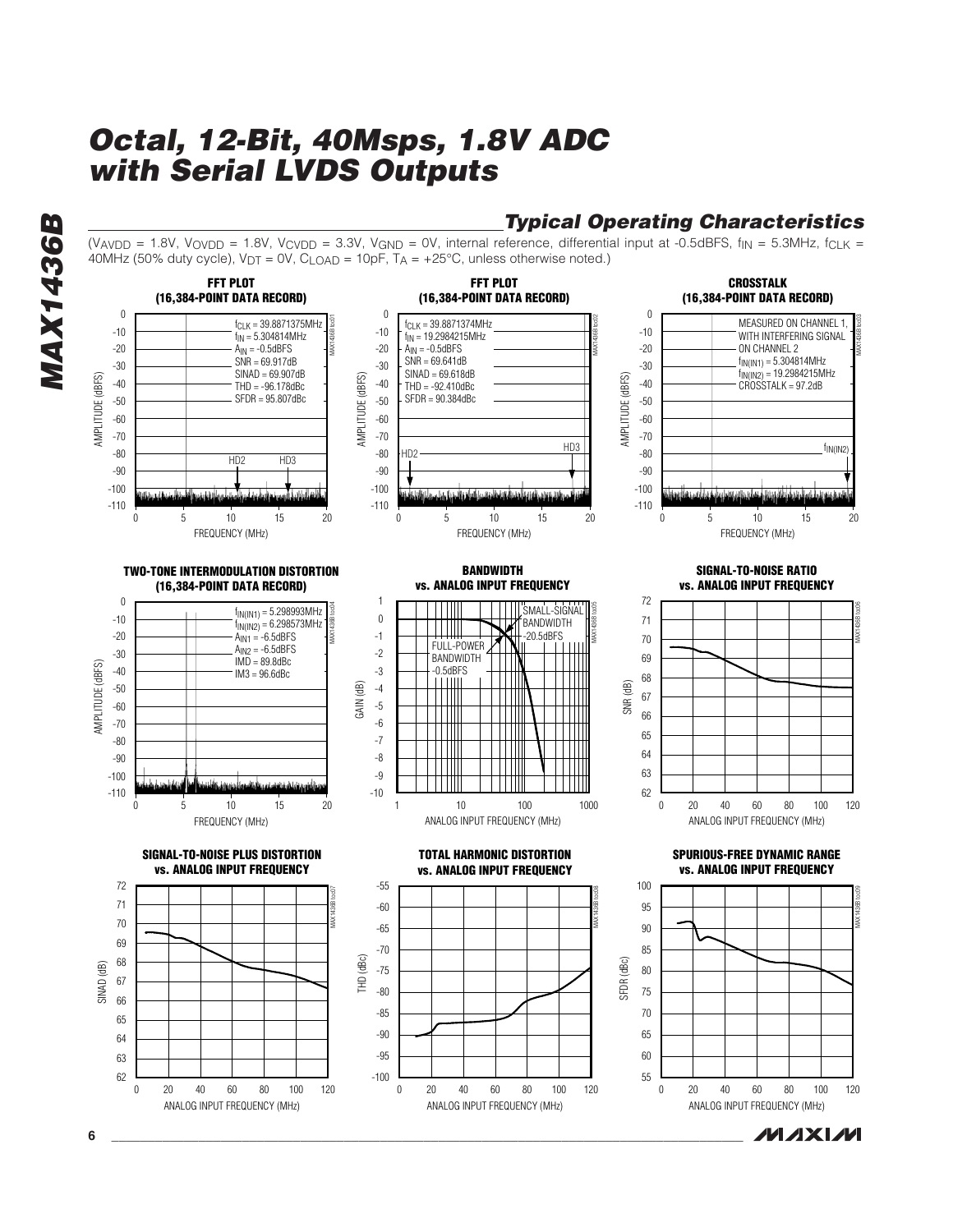# **Typical Operating Characteristics (continued)**

(VAVDD = 1.8V, VOVDD = 1.8V, VCVDD = 3.3V, VGND = 0V, internal reference, differential input at -0.5dBFS,  $f_{IN}$  = 5.3MHz,  $f_{CLK}$  = 40MHz (50% duty cycle),  $V_{DT} = 0V$ ,  $C_{LOAD} = 10pF$ ,  $T_A = +25°C$ , unless otherwise noted.)



**MAXM** 

**MAX1436B MAX143GB** 

**\_\_\_\_\_\_\_\_\_\_\_\_\_\_\_\_\_\_\_\_\_\_\_\_\_\_\_\_\_\_\_\_\_\_\_\_\_\_\_\_\_\_\_\_\_\_\_\_\_\_\_\_\_\_\_\_\_\_\_\_\_\_\_\_\_\_\_\_\_\_\_\_\_\_\_\_\_\_\_\_\_\_\_\_\_\_\_ 7**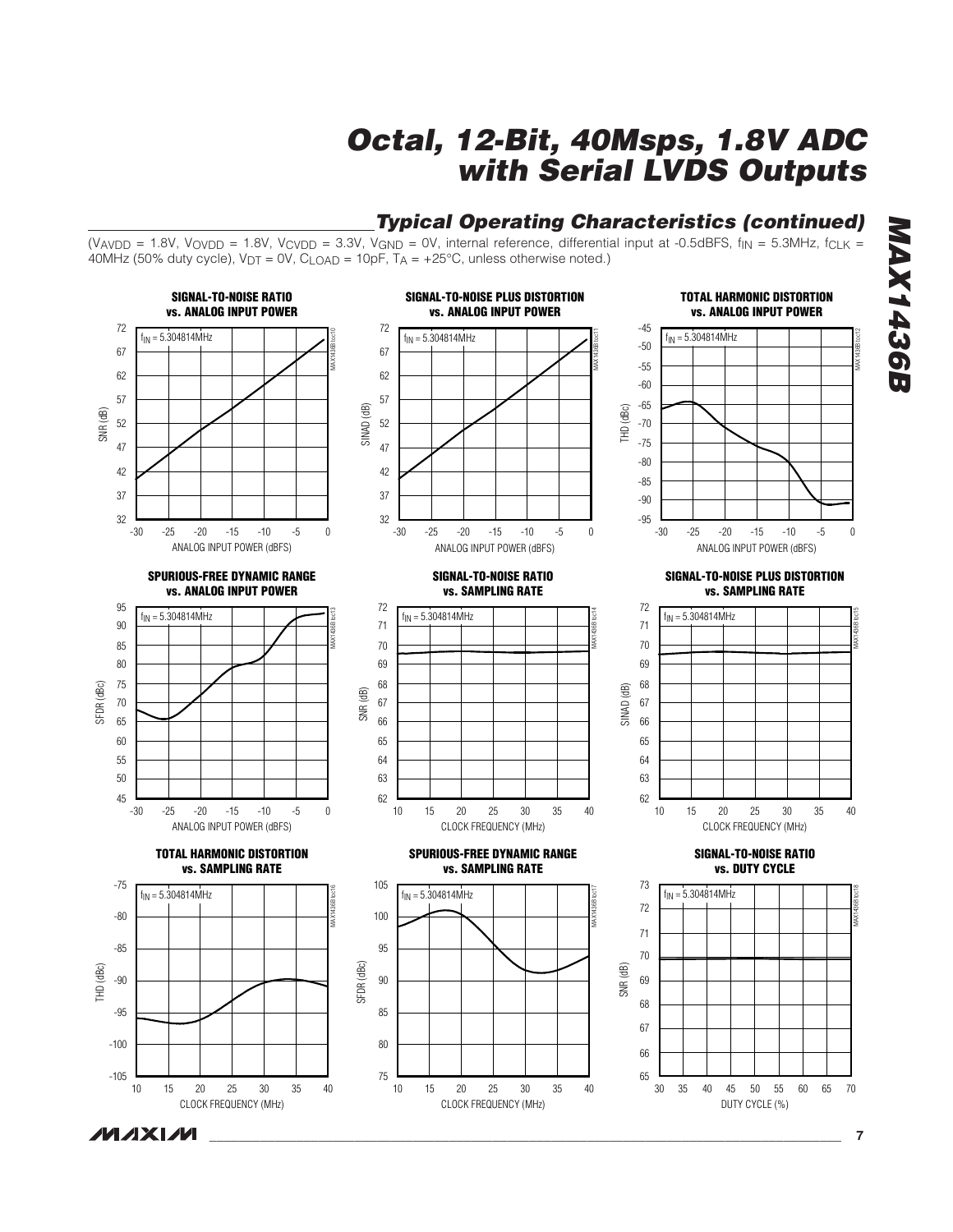# **Typical Operating Characteristics (continued)**

(VAVDD = 1.8V, VOVDD = 1.8V, VCVDD = 3.3V, VGND = 0V, internal reference, differential input at -0.5dBFS,  $f_{IN}$  = 5.3MHz,  $f_{CLK}$  = 40MHz (50% duty cycle),  $V_{DT} = 0V$ ,  $C_{LOAD} = 10pF$ ,  $T_A = +25^{\circ}C$ , unless otherwise noted.)



**8 \_\_\_\_\_\_\_\_\_\_\_\_\_\_\_\_\_\_\_\_\_\_\_\_\_\_\_\_\_\_\_\_\_\_\_\_\_\_\_\_\_\_\_\_\_\_\_\_\_\_\_\_\_\_\_\_\_\_\_\_\_\_\_\_\_\_\_\_\_\_\_\_\_\_\_\_\_\_\_\_\_\_\_\_\_\_\_**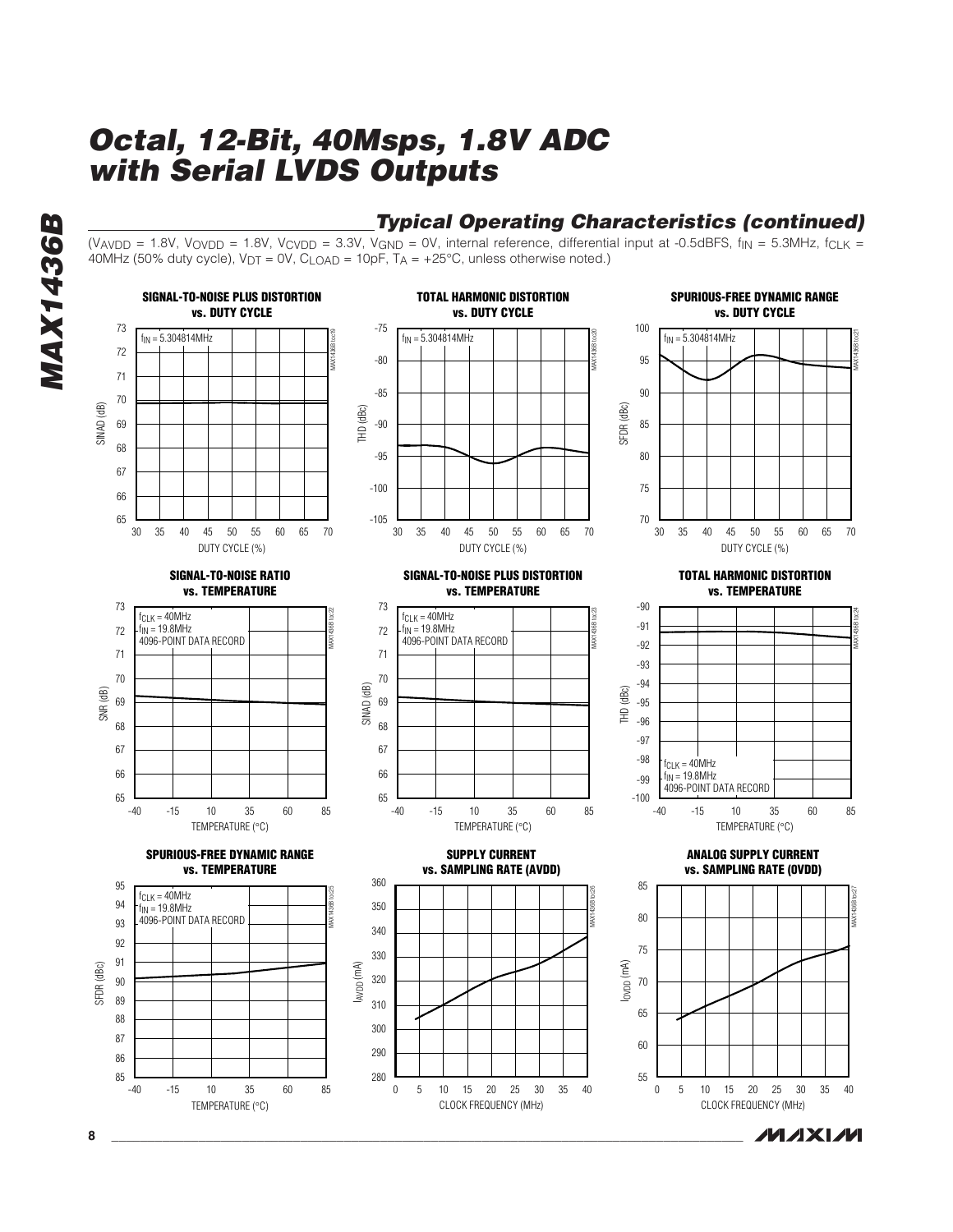#### (VAVDD = 1.8V, VOVDD = 1.8V, VCVDD = 3.3V, VGND = 0V, internal reference, differential input at -0.5dBFS,  $f_{IN}$  = 5.3MHz,  $f_{CLK}$  = 40MHz (50% duty cycle),  $V_{DT} = 0V$ ,  $C_{LOAD} = 10pF$ ,  $T_A = +25^{\circ}C$ , unless otherwise noted.) **OFFSET ERROR INTEGRAL NONLINEARITY GAIN ERROR vs. TEMPERATURE vs. DIGITAL OUTPUT CODE vs. TEMPERATURE** 0.04 0.5 1.0 MAX1436B toc30  $-40$   $-15$   $10$   $35$   $60$   $85$  $-40$   $-15$   $10$   $35$   $60$   $85$ 0.4 0.8 0.03 0.3 0.6 0.02 0.2 0.4 OFFSET ERROR (%FS) OFFSET ERROR (%FS) GAIN ERROR (%FS) GAIN ERROR (%FS) 0.01 0.1 0.2 INL (LSB) 0  $\boldsymbol{0}$ 0 -0.1 -0.2 -0.01 -0.2 -0.4 -0.02 -0.3 -0.6 -0.03  $-0.4$ -0.8 -0.04 -0.5 -1.0 -15 10 60 35 -15 10 60 35 0 512 1024 1536 2048 2560 3072 3584 4096 TEMPERATURE (°C) DIGITAL OUTPUT CODE TEMPERATURE (°C) **DIFFERENTIAL NONLINEARITY INTERNAL REFERENCE VOLTAGE INTERNAL REFERENCE VOLTAGE vs. DIGITAL OUTPUT CODE vs. SUPPLY VOLTAGE vs. TEMPERATURE** 0.3 1.2510 1.26 MAX1436B toc31  $V_{AVDD} = V_{OVDD}$ <br>  $V_{AVDD} = V_{OVDD}$ <br>  $V_{SUS}$ <br>  $V_{SUS}$ <br>  $V_{SUS}$ <br>  $V_{SUS}$ <br>  $V_{SUS}$ <br>  $V_{SUS}$ <br>  $V_{SUS}$ <br>  $V_{SUS}$ <br>  $V_{SUS}$ <br>  $V_{SUS}$ <br>  $V_{SUS}$ <br>  $V_{SUS}$ <br>  $V_{SUS}$ <br>  $V_{SUS}$ <br>  $V_{SUS}$ <br>  $V_{SUS}$ <br>  $V_{SUS}$ <br>  $V_{SUS}$ <br>  $V_{SUS}$ <br>  $V_{SUS}$ <br>  $V_{SUS}$ <br>  $V$ VAVDD = VOVDD  $V_{AVDD} = V_{OVDD}$ VAVDD = VOVDD0.2 1.2500 1.25 0.1 VREFIO (V) VREFIO (V) DNL (LSB) 1.2490 0 1.24 -0.1 1.2480 1.23 -0.2 -0.3 1.2470 1.22 **L**<br>-40

SUPPLY VOLTAGE (V)

1.8 1.9 2.0

### **Typical Operating Characteristics (continued)**

DIGITAL OUTPUT CODE

0 512 1024 1536 2048 2560 3072 3584 4096

TEMPERATURE (°C)

-15 10 35 60

**MAX1436B**

**MAX1436B**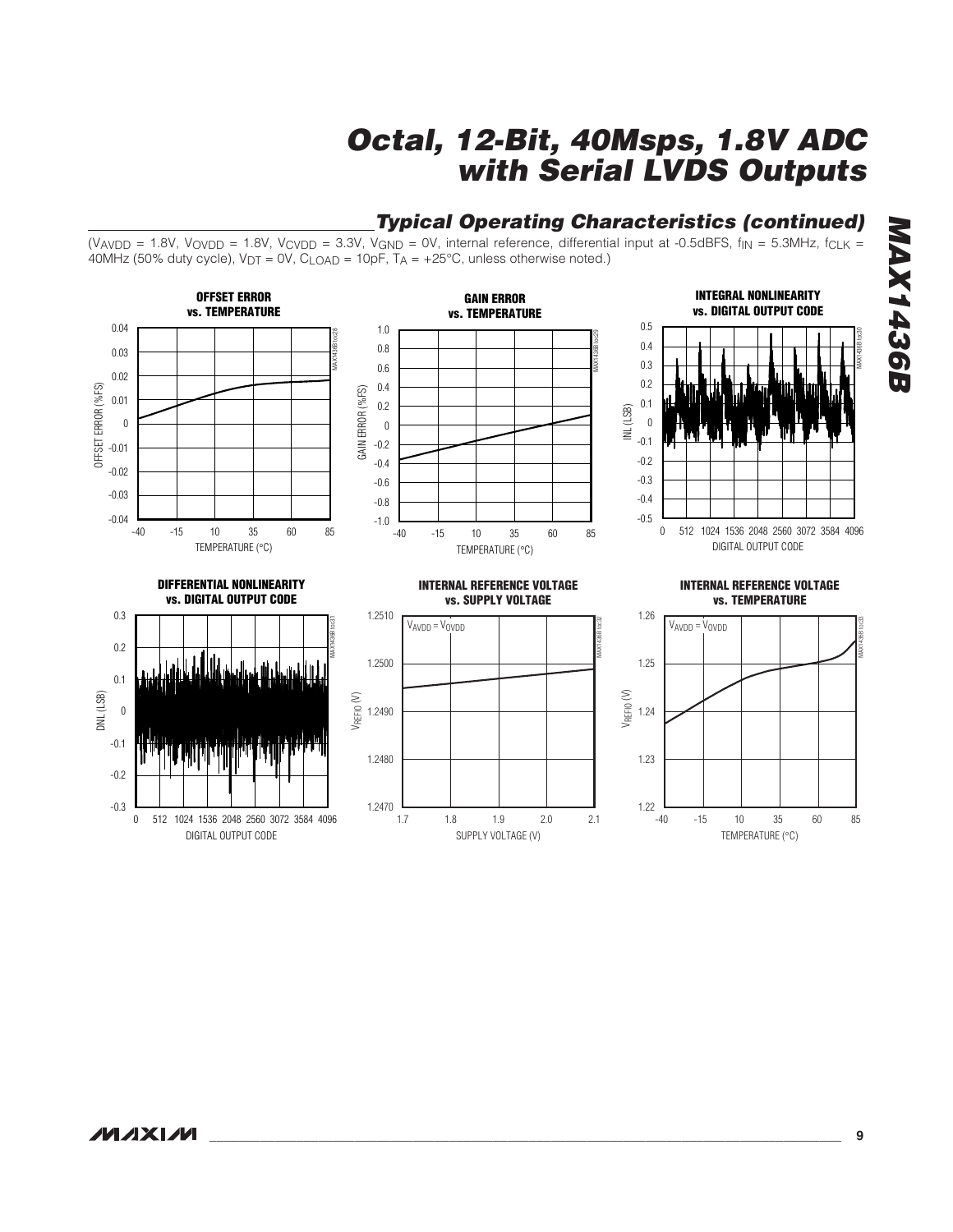# **Typical Operating Characteristics (continued)**

(VAVDD = 1.8V, VOVDD = 1.8V, VCVDD = 3.3V, VGND = 0V, internal reference, differential input at -0.5dBFS,  $f_{IN}$  = 5.3MHz,  $f_{CLK}$  = 40MHz (50% duty cycle),  $V_{DT} = 0V$ ,  $C_{LOAD} = 10pF$ ,  $T_A = +25°C$ , unless otherwise noted.)



**MAXM**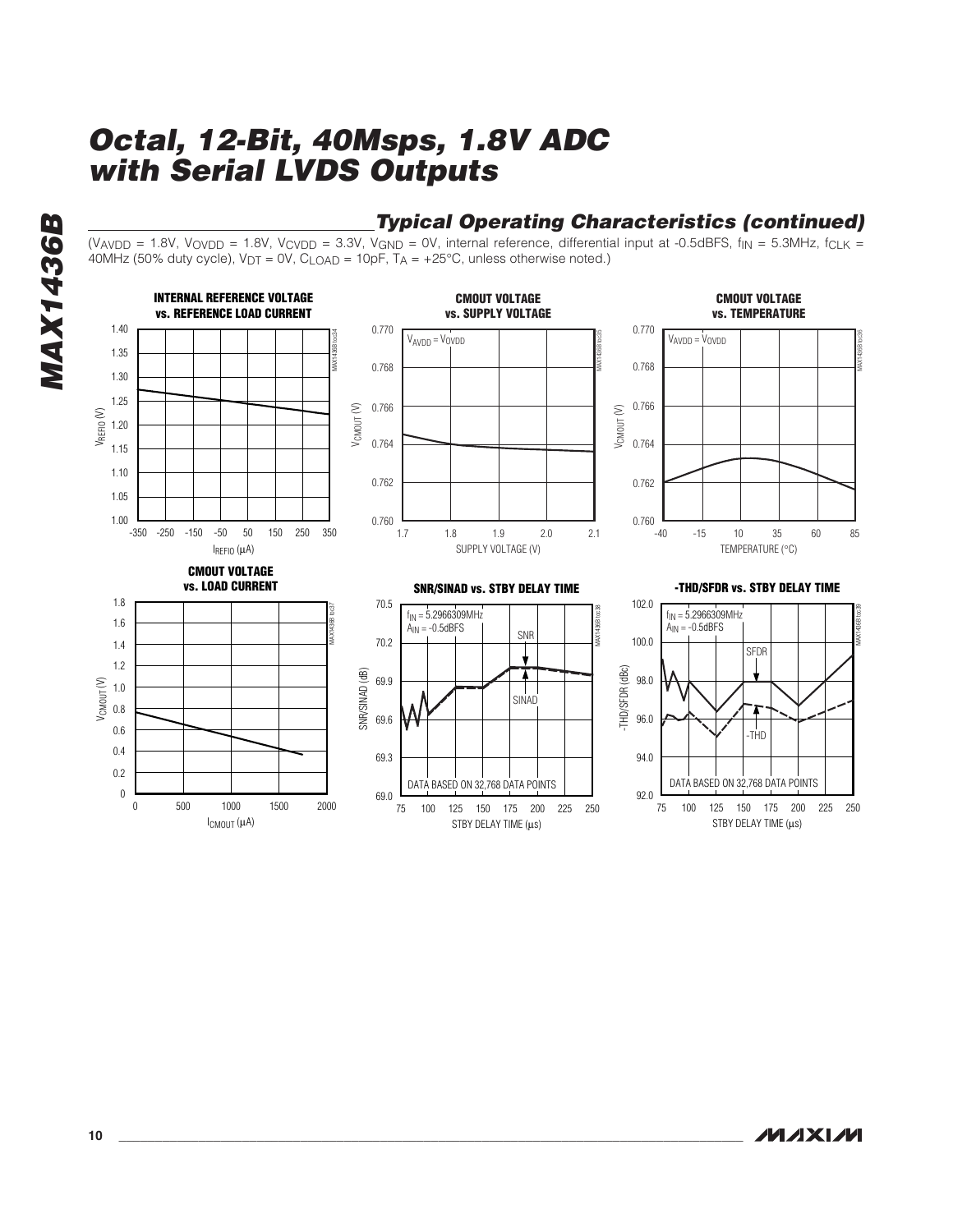# **Pin Description**

| <b>PIN</b>                                                             | <b>NAME</b>       | <b>FUNCTION</b>                                                                                                                                                                                                                                                                              |  |  |  |
|------------------------------------------------------------------------|-------------------|----------------------------------------------------------------------------------------------------------------------------------------------------------------------------------------------------------------------------------------------------------------------------------------------|--|--|--|
| 1, 4, 7, 10, 16, 19, 22,<br>25, 26, 27, 30, 36, 89,<br>92, 96, 99, 100 | <b>GND</b>        | Ground. Connect all GND pins to the same potential.                                                                                                                                                                                                                                          |  |  |  |
| 2                                                                      | IN <sub>1</sub> P | Channel 1 Positive Analog Input                                                                                                                                                                                                                                                              |  |  |  |
| 3                                                                      | IN <sub>1</sub> N | Channel 1 Negative Analog Input                                                                                                                                                                                                                                                              |  |  |  |
| 5                                                                      | IN <sub>2</sub> P | Channel 2 Positive Analog Input                                                                                                                                                                                                                                                              |  |  |  |
| 6                                                                      | IN <sub>2N</sub>  | Channel 2 Negative Analog Input                                                                                                                                                                                                                                                              |  |  |  |
| 8                                                                      | IN3P              | Channel 3 Positive Analog Input                                                                                                                                                                                                                                                              |  |  |  |
| 9                                                                      | <b>IN3N</b>       | Channel 3 Negative Analog Input                                                                                                                                                                                                                                                              |  |  |  |
| 11, 12, 13, 15, 37-42,<br>86, 87, 88                                   | <b>AVDD</b>       | Analog Power Input. Connect AVDD to a 1.7V to 1.9V power supply. Bypass AVDD to GND<br>with a 0.1µF capacitor as close as possible to the device. Bypass the AVDD power plane to<br>the GND plane with a bulk ≥ 2.2µF capacitor. Connect all AVDD pins to the same potential.                |  |  |  |
| 14, 31, 50, 51, 70,<br>75, 76                                          | N.C.              | No Connection. Not internally connected.                                                                                                                                                                                                                                                     |  |  |  |
| 17                                                                     | IN4P              | Channel 4 Positive Analog Input                                                                                                                                                                                                                                                              |  |  |  |
| 18                                                                     | IN4N              | Channel 4 Negative Analog Input                                                                                                                                                                                                                                                              |  |  |  |
| 20                                                                     | IN <sub>5</sub> P | Channel 5 Positive Analog Input                                                                                                                                                                                                                                                              |  |  |  |
| 21                                                                     | IN <sub>5</sub> N | Channel 5 Negative Analog Input                                                                                                                                                                                                                                                              |  |  |  |
| 23                                                                     | IN6P              | Channel 6 Positive Analog Input                                                                                                                                                                                                                                                              |  |  |  |
| 24                                                                     | <b>IN6N</b>       | Channel 6 Negative Analog Input                                                                                                                                                                                                                                                              |  |  |  |
| 28                                                                     | IN7P              | Channel 7 Positive Analog Input                                                                                                                                                                                                                                                              |  |  |  |
| 29                                                                     | <b>IN7N</b>       | Channel 7 Negative Analog Input                                                                                                                                                                                                                                                              |  |  |  |
| 32                                                                     | DT                | Double-Termination Select. Drive DT high to select the internal $100\Omega$ termination between the<br>differential output pairs. Drive DT low to select no output termination.                                                                                                              |  |  |  |
| 33                                                                     | <b>SLVS/LVDS</b>  | Differential Output-Signal Format-Select Input. Drive SLVS/LVDS high to select SLVS outputs.<br>Drive SLVS/LVDS low to select LVDS outputs.                                                                                                                                                  |  |  |  |
| 34                                                                     | <b>CVDD</b>       | Clock Power Input. Connect CVDD to a 1.7V to 3.6V power supply. Bypass CVDD to GND<br>with a 0.1µF capacitor in parallel with $a \ge 2.2\mu$ F capacitor. Install the bypass capacitors as<br>close as possible to the device.                                                               |  |  |  |
| 35                                                                     | <b>CLK</b>        | Single-Ended CMOS Clock Input                                                                                                                                                                                                                                                                |  |  |  |
| 43, 46, 49, 54, 57, 60,<br>63, 64, 67, 71, 74, 77                      | <b>OVDD</b>       | Output-Driver Power Input. Connect OVDD to a 1.7V to 1.9V power supply. Bypass OVDD to<br>GND with a 0.1µF capacitor as close as possible to the device. Bypass the OVDD power plane<br>to the GND plane with a bulk $\geq 2.2\mu$ F capacitor. Connect all OVDD pins to the same potential. |  |  |  |
| 44                                                                     | OUT7N             | Channel 7 Negative LVDS/SLVS Output                                                                                                                                                                                                                                                          |  |  |  |
| 45                                                                     | OUT7P             | Channel 7 Positive LVDS/SLVS Output                                                                                                                                                                                                                                                          |  |  |  |
| 47                                                                     | OUT6N             | Channel 6 Negative LVDS/SLVS Output                                                                                                                                                                                                                                                          |  |  |  |
| 48                                                                     | OUT6P             | Channel 6 Positive LVDS/SLVS Output                                                                                                                                                                                                                                                          |  |  |  |
| 52                                                                     | OUT5N             | Channel 5 Negative LVDS/SLVS Output                                                                                                                                                                                                                                                          |  |  |  |
| 53                                                                     | OUT5P             | Channel 5 Positive LVDS/SLVS Output                                                                                                                                                                                                                                                          |  |  |  |
| 55                                                                     | OUT4N             | Channel 4 Negative LVDS/SLVS Output                                                                                                                                                                                                                                                          |  |  |  |
| 56                                                                     | OUT4P             | Channel 4 Positive LVDS/SLVS Output                                                                                                                                                                                                                                                          |  |  |  |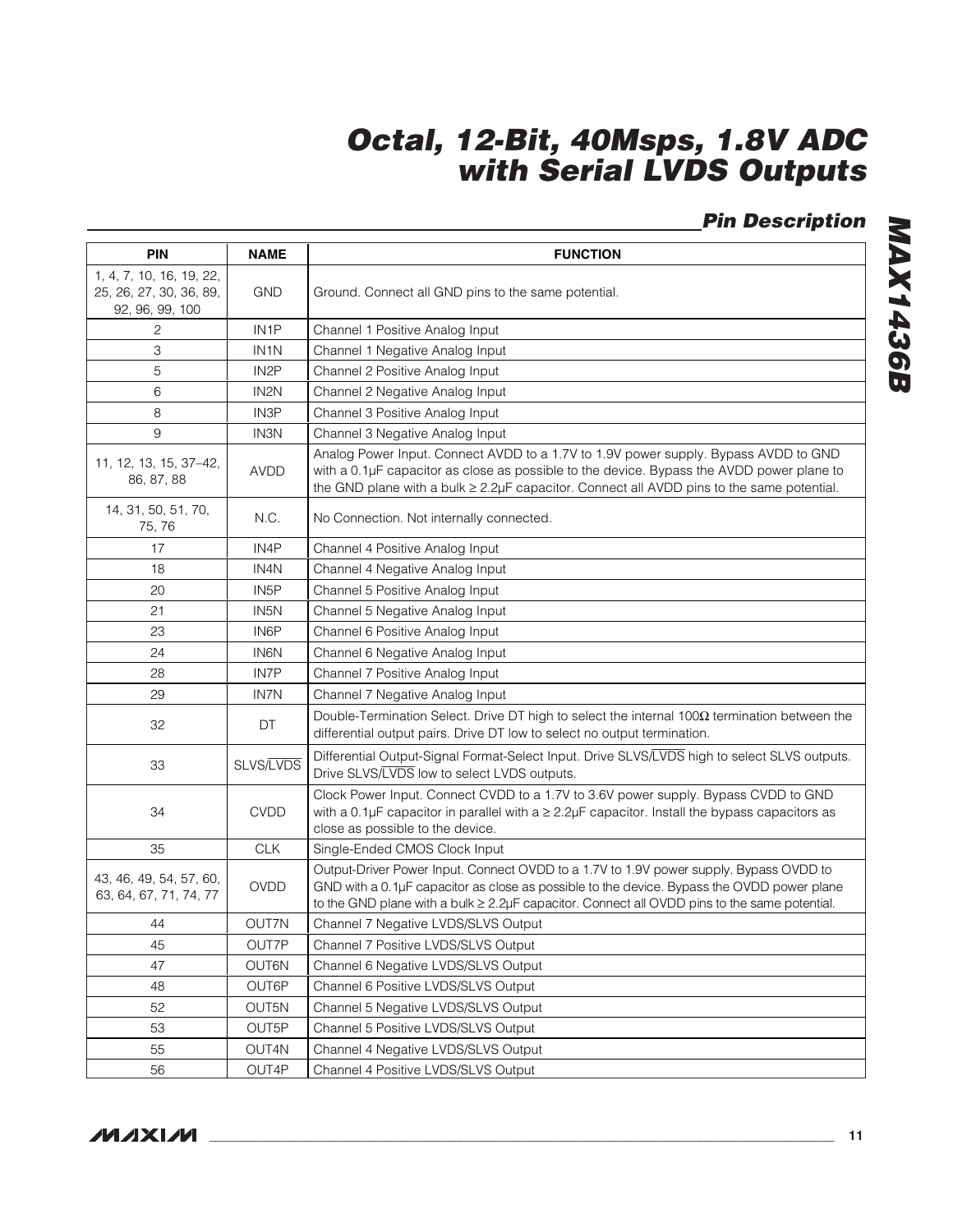# **Pin Description (continued)**

| PIN               | <b>NAME</b>                                                              | <b>FUNCTION</b>                                                                                                                                                                                                                                                                                               |  |  |
|-------------------|--------------------------------------------------------------------------|---------------------------------------------------------------------------------------------------------------------------------------------------------------------------------------------------------------------------------------------------------------------------------------------------------------|--|--|
| 58                | <b>FRAMEN</b>                                                            | Negative Frame-Alignment LVDS/SLVS Output. A rising edge on the differential FRAME<br>output aligns to a valid D0 in the output data stream.                                                                                                                                                                  |  |  |
| 59                | <b>FRAMEP</b>                                                            | Positive Frame-Alignment LVDS/SLVS Output. A rising edge on the differential FRAME output<br>aligns to a valid D0 in the output data stream.                                                                                                                                                                  |  |  |
| 61                | <b>CLKOUTN</b>                                                           | Negative LVDS/SLVS Serial Clock Output                                                                                                                                                                                                                                                                        |  |  |
| 62                | <b>CLKOUTP</b>                                                           | Positive LVDS/SLVS Serial Clock Output                                                                                                                                                                                                                                                                        |  |  |
| 65                | OUT3N                                                                    | Channel 3 Negative LVDS/SLVS Output                                                                                                                                                                                                                                                                           |  |  |
| 66                | OUT3P                                                                    | Channel 3 Positive LVDS/SLVS Output                                                                                                                                                                                                                                                                           |  |  |
| 68                | OUT2N                                                                    | Channel 2 Negative LVDS/SLVS Output                                                                                                                                                                                                                                                                           |  |  |
| 69                | OUT2P                                                                    | Channel 2 Positive LVDS/SLVS Output                                                                                                                                                                                                                                                                           |  |  |
| 72                | OUT1N                                                                    | Channel 1 Negative LVDS/SLVS Output                                                                                                                                                                                                                                                                           |  |  |
| 73                | OUT1P                                                                    | Channel 1 Positive LVDS/SLVS Output                                                                                                                                                                                                                                                                           |  |  |
| 78                | <b>OUTON</b>                                                             | Channel 0 Negative LVDS/SLVS Output                                                                                                                                                                                                                                                                           |  |  |
| 79                | <b>OUTOP</b>                                                             | Channel 0 Positive LVDS/SLVS Output                                                                                                                                                                                                                                                                           |  |  |
| 80                | <b>LVDSTEST</b>                                                          | LVDS Test Pattern Enable. Drive LVDSTEST high to enable the output test pattern (0000 1011<br>1101 MSB $\rightarrow$ LSB). As with the analog conversion results, the test pattern data is output LSB<br>first. Drive LVDSTEST low for normal operation.                                                      |  |  |
| 81<br><b>STBY</b> |                                                                          | Standby Input. An active-high level on STBY puts the MAX1436B into standby mode, leaving<br>the reference circuitry active. Drive STBY low for normal operation.                                                                                                                                              |  |  |
| 82                | PLL3                                                                     | PLL Control Input 3. See Table 1 for details.                                                                                                                                                                                                                                                                 |  |  |
| 83                | PLL <sub>2</sub>                                                         | PLL Control Input 2. See Table 1 for details.                                                                                                                                                                                                                                                                 |  |  |
| 84                | PLL1                                                                     | PLL Control Input 1. See Table 1 for details.                                                                                                                                                                                                                                                                 |  |  |
| 85                | $\overline{T}/B$                                                         | Output Format-Select Input. Drive $\overline{T}/B$ high to select binary output format. Drive $\overline{T}/B$ low to<br>select two's-complement output format.                                                                                                                                               |  |  |
| 90                | <b>REFN</b>                                                              | Negative Reference Bypass Output. Connect a ≥ 1µF (10µF typ) capacitor between REFP and<br>REFN, and connect $a \geq 1$ µF (10µF typ) capacitor between REFN and GND. Place the<br>capacitors as close as possible to the device on the same side of the PCB.                                                 |  |  |
| 91                | <b>REFP</b>                                                              | Positive Reference Bypass Output. Connect $a \geq 1\mu F$ (10 $\mu F$ typ) capacitor between REFP and<br>REFN, and connect $a \geq 1\mu$ F (10 $\mu$ F typ) capacitor between REFP and GND. <b>Place the</b><br>capacitors as close as possible to the device on the same side of the PCB.                    |  |  |
| 93                | <b>REFIO</b>                                                             | Reference Input/Output. For internal reference operation (REFADJ = GND), the reference<br>output voltage is 1.24V. For external reference operation (REFADJ = AVDD), apply a stable<br>reference voltage at REFIO. Bypass to GND with ≥ 0.1µF.                                                                |  |  |
| 94                | <b>REFADJ</b>                                                            | Internal/External Reference-Mode-Select and Reference Adjust Input. For internal reference<br>mode, connect REFADJ directly to GND. For external reference mode, connect REFADJ<br>directly to AVDD. For reference-adjust mode, see the Full-Scale Range Adjustments Using the<br>Internal Reference section. |  |  |
| 95                | <b>CMOUT</b>                                                             | Common-Mode Reference Voltage Output. CMOUT outputs the input common-mode voltage<br>for DC-coupled applications. Bypass CMOUT to GND with $\geq 0.1 \mu F$ capacitor.                                                                                                                                        |  |  |
| 97                | <b>INOP</b>                                                              | Channel 0 Positive Analog Input                                                                                                                                                                                                                                                                               |  |  |
| 98                | <b>INON</b>                                                              | Channel 0 Negative Analog Input                                                                                                                                                                                                                                                                               |  |  |
|                   | EP<br>Exposed Pad. EP is internally connected to GND. Connect EP to GND. |                                                                                                                                                                                                                                                                                                               |  |  |

**MAXIM**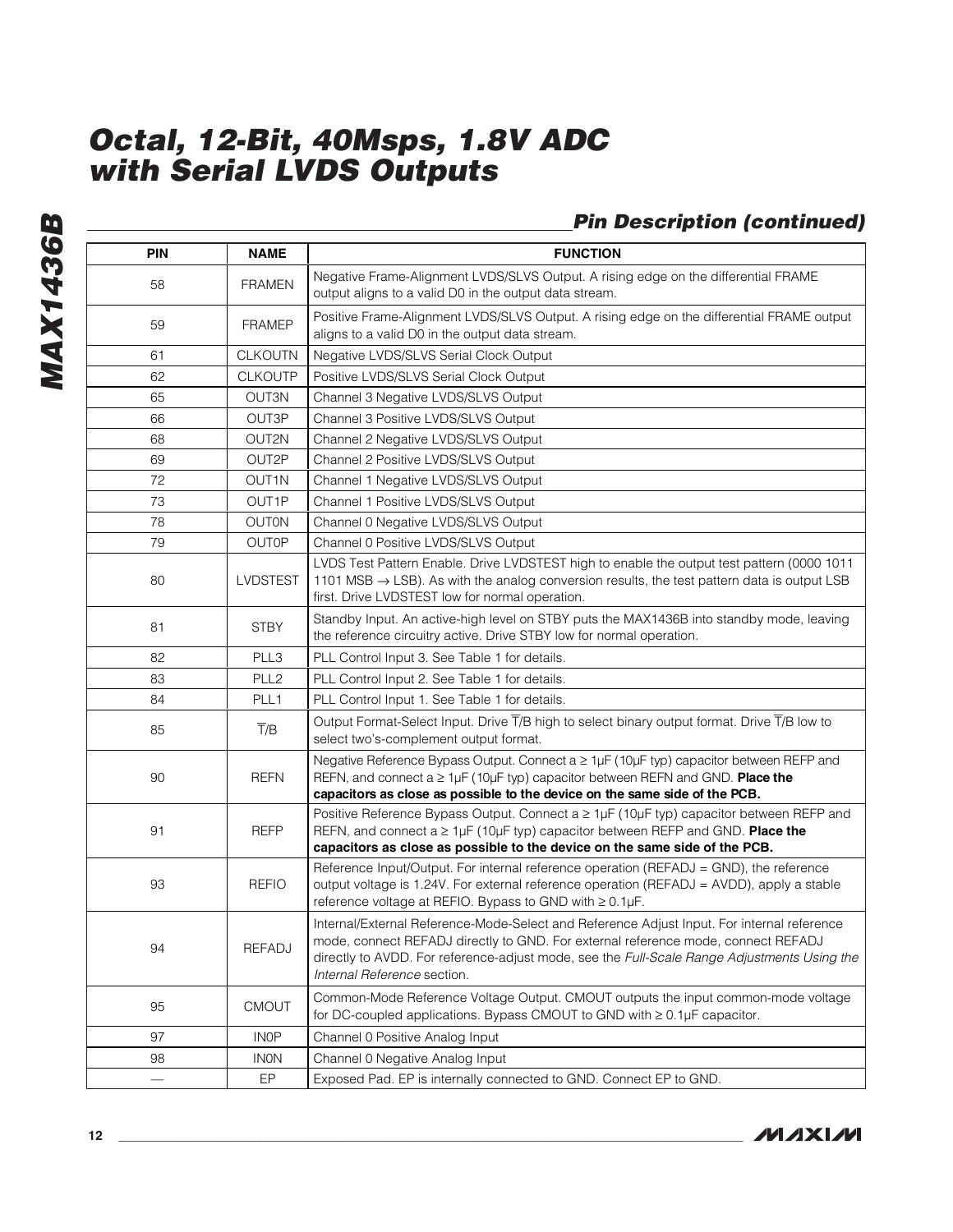# **Functional Diagram**

**MAX1436B**

**MAX1436B** 



# **Detailed Description**

### **Input Circuit**

The MAX1436B ADC features fully differential inputs, a pipelined architecture, and digital error correction for high-speed signal conversion. The ADC pipeline architecture moves the samples taken at the inputs through the pipeline stages every half clock cycle. The converted digital results are serialized and sent through the LVDS/SLVS output drivers. The total clock-cycle latency from input to output is 6.5 clock cycles.

The MAX1436B offers eight separate fully differential channels with synchronized inputs and outputs. Configure the outputs for binary or two's complement with the T/B digital input. Global power-down minimizes power consumption.

Figure 1 displays a simplified diagram of the input T/H circuits. In track mode, switches S1, S2a, S2b, S4a, S4b, S5a, and S5b are closed. The fully differential circuits sample the input signals onto the two capacitors (C2a and C2b) through switches S4a and S4b. S2a and S2b set the common mode for the operational transconductance amplifier (OTA), and open simultaneously with S1, sampling the input waveform. Switches S4a, S4b, S5a, and S5b are then opened before switches S3a and S3b connect capacitors C1a and C1b to the output of the amplifier and switch S4c is closed. The resulting differential voltages are held on capacitors C2a and C2b. The amplifiers charge capacitors C1a and C1b to the same values originally held on C2a and C2b. These values are then presented to the first-stage quantizers and isolate

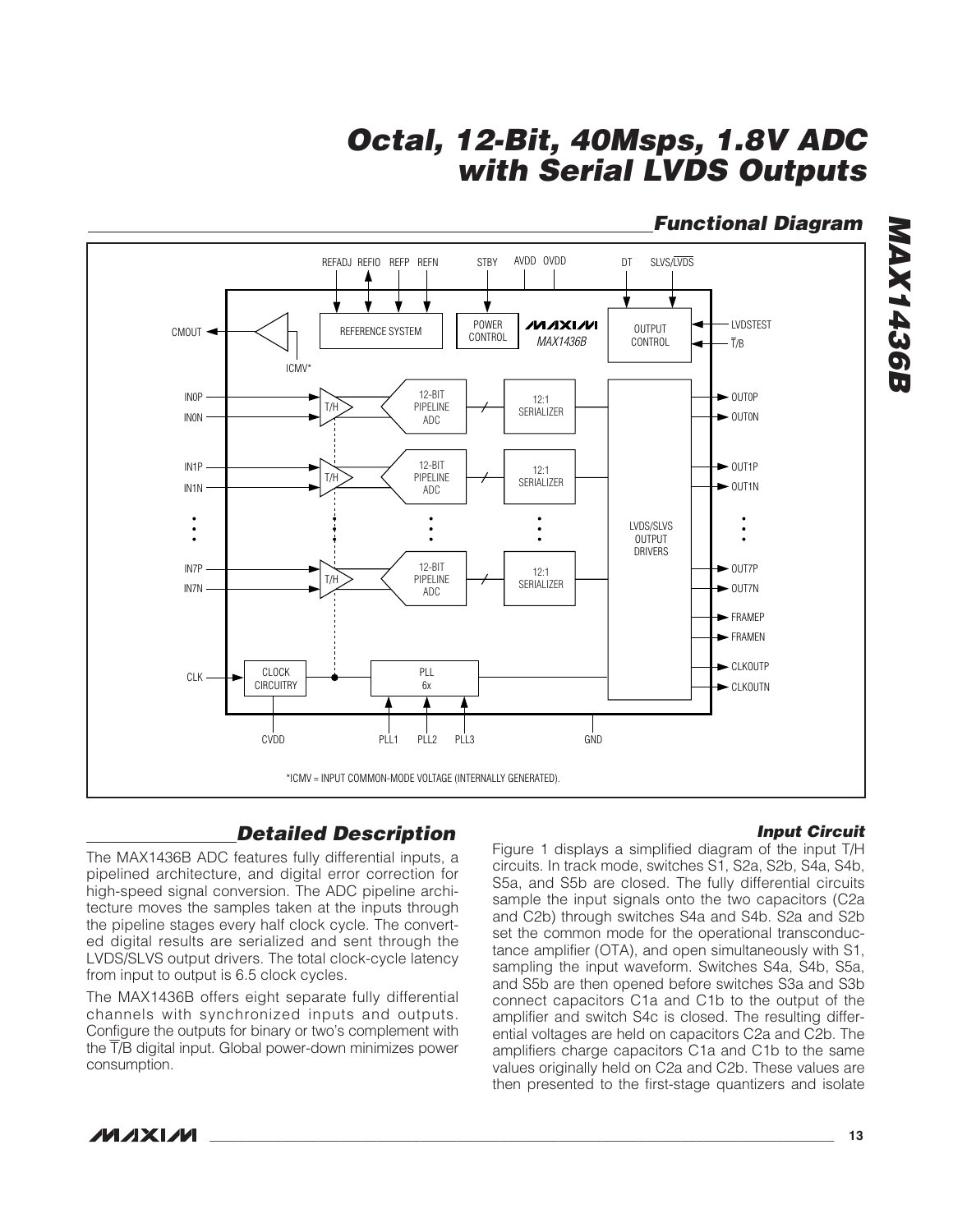**MAX1436B MAX1436B** 



Figure 1. Internal Input Circuit

the pipelines from the fast-changing inputs. Analog inputs, IN\_P to IN\_N, are driven differentially. For differential inputs, balance the input impedance of IN\_P and IN N for optimum performance.

#### **Reference Configurations (REFIO, REFADJ, REFP, and REFN)**

The MAX1436B provides an internal 1.24V bandgap reference or can be driven with an external reference voltage. The full-scale analog differential input range is ±FSR. FSR (full-scale range) is given by the following equation:

$$
FSR = \frac{(0.700 \times V_{REFIO})}{1.24V}
$$

where VREFIO is the voltage at REFIO, generated internally or externally. For a  $V_{REFIO} = 1.24V$ , the full-scale input range is  $\pm 700$ mV (1.4Vp-p).

#### **Internal Reference Mode**

Connect REFADJ to GND to use the internal bandgap reference directly. The internal bandgap reference generates VREFIO to be 1.24V with a 120ppm/°C temperature coefficient in internal reference mode. Connect an external  $\geq 0.1$ µF bypass capacitor from REFIO to GND for stability. REFIO sources up to 200µA and sinks up to 200µA for external circuits, and REFIO has a 75mV/mA load regulation. Putting the MAX1436B into standby mode turns off all circuitry except the reference circuit, allowing the converter to power-up faster when the ADC exits standby with a high-to-low transitional signal on STBY. The internal circuits of the MAX1436B require 200µs to power up and settle when the converter exits standby mode.

To compensate for gain errors or to decrease or increase the ADC's FSR, add an external resistor between REFADJ and GND or REFADJ and REFIO. This adjusts the internal reference value of the MAX1436B by up to  $\pm 5\%$  of its nominal value. See the Full-Scale Range Adjustments Using the Internal Reference section.

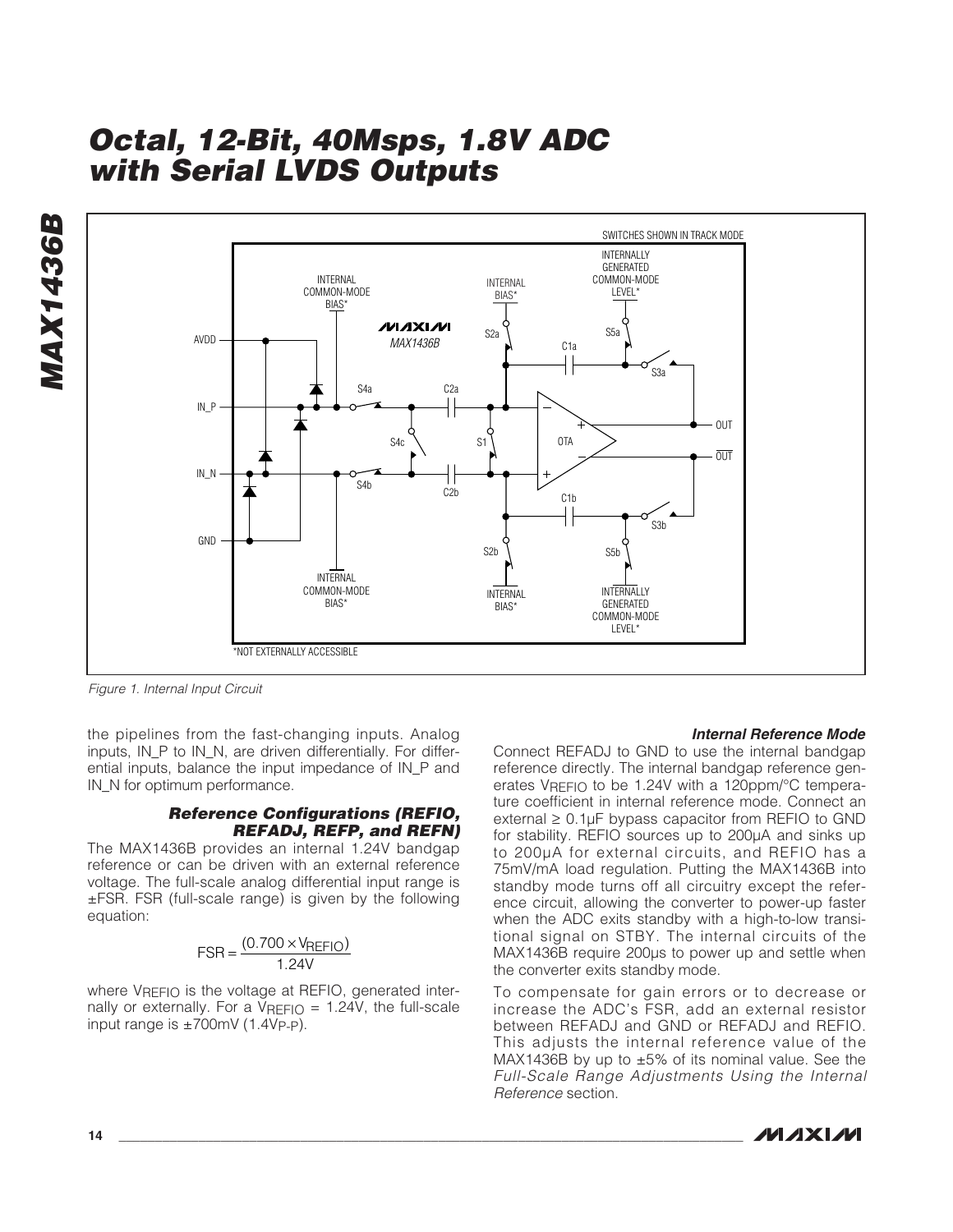Connect  $\geq 1 \mu$ F (10 $\mu$ F typ) capacitors to GND from REFP and REFN and  $a \geq 1 \mu F$  (10 $\mu F$  typ) capacitor between REFP and REFN as close to the device as possible on the same side of the PC board.

#### **External Reference Mode**

The external reference mode allows for more control over the MAX1436B reference voltage and allows multiple converters to use a common reference. Connect REFADJ to AVDD to disable the internal reference. Apply a stable 1.18V to 1.30V source at REFIO. Bypass REFIO to GND with  $a \ge 0.1 \mu$ F capacitor. The REFIO input impedance is  $> 1$ MΩ.

#### **Clock Input (CLK)**

The MAX1436B accepts a CMOS-compatible clock signal with a wide 20% to 80% input clock duty cycle. Drive CLK with an external single-ended clock signal. Figure 2 shows the simplified clock input diagram.

Low clock jitter is required for the specified SNR performance of the MAX1436B. Analog input sampling occurs on the rising edge of CLK, requiring this edge to provide the lowest possible jitter. Jitter limits the maximum SNR performance of any ADC according to the following relationship:

$$
SNR = 20 \times \log \left( \frac{1}{2 \times \pi \times f_{\text{IN}} \times t_{\text{J}}} \right)
$$

where fin represents the analog input frequency and t<sub>il</sub> is the total system clock jitter.

### **PLL Inputs (PLL1, PLL2, PLL3)**

The MAX1436B features a PLL that generates an output clock signal with 6 times the frequency of the input clock. The output clock signal is used to clock data out of the MAX1436B (see the System Timing Requirements section). Set the PLL1, PLL2, and PLL3 bits according to the input clock range provided in Table 1.



Figure 2. Clock Input Circuitry



# **Table 1. PLL1, PLL2, and PLL3 Configuration Table**

| PLL1 | PLL <sub>2</sub> | PLL3 |            | <b>INPUT CLOCK RANGE</b><br>(MHz) |  |  |
|------|------------------|------|------------|-----------------------------------|--|--|
|      |                  |      | <b>MIN</b> | <b>MAX</b>                        |  |  |
| ∩    | ∩                | ∩    |            | Unused                            |  |  |
|      | ∩                |      | 32.5       | 40.0                              |  |  |
|      |                  |      | 22.5       | 32.5                              |  |  |
|      |                  |      | 16.3       | 22.5                              |  |  |
|      | Λ                |      | 11.3       | 16.3                              |  |  |
|      | ∩                |      | 8.1        | 11.3                              |  |  |
|      |                  |      | 5.6        | 8.1                               |  |  |
|      |                  |      | 4.0        | 5.6                               |  |  |

### **System Timing Requirements**

Figure 3 shows the relationship between the analog inputs, input clock, frame-alignment output, serial-clock output, and serial-data output. The differential analog input (IN\_P and IN\_N) is sampled on the rising edge of the CLK signal and the resulting data appears at the digital outputs 6.5 clock cycles later. Figure 4 provides a detailed, two-conversion timing diagram of the relationship between the inputs and the outputs.

#### **Clock Output (CLKOUTP, CLKOUTN)**

The MAX1436B provides a differential clock output that consists of CLKOUTP and CLKOUTN. As shown in Figure 4, the serial output data is clocked out of the MAX1436B on both edges of the clock output. The frequency of the output clock is 6 times the frequency of CLK.

#### **Frame-Alignment Output (FRAMEP, FRAMEN)**

The MAX1436B provides a differential frame-alignment signal that consists of FRAMEP and FRAMEN. As shown in Figure 4, the rising edge of the frame-alignment signal corresponds to the first bit (D0) of the 12 bit serial data stream. The frequency of the framealignment signal is identical to the frequency of the input clock.

### **Serial Output Data (OUT\_P, OUT\_N)**

The MAX1436B provides its conversion results through individual differential outputs consisting of OUT\_P and OUT\_N. The results are valid 6.5 input clock cycles after the sample is taken. As shown in Figure 3, the output data is clocked out on both edges of the output clock, LSB (D0) first. Figure 5 provides the detailed serial-output timing diagram.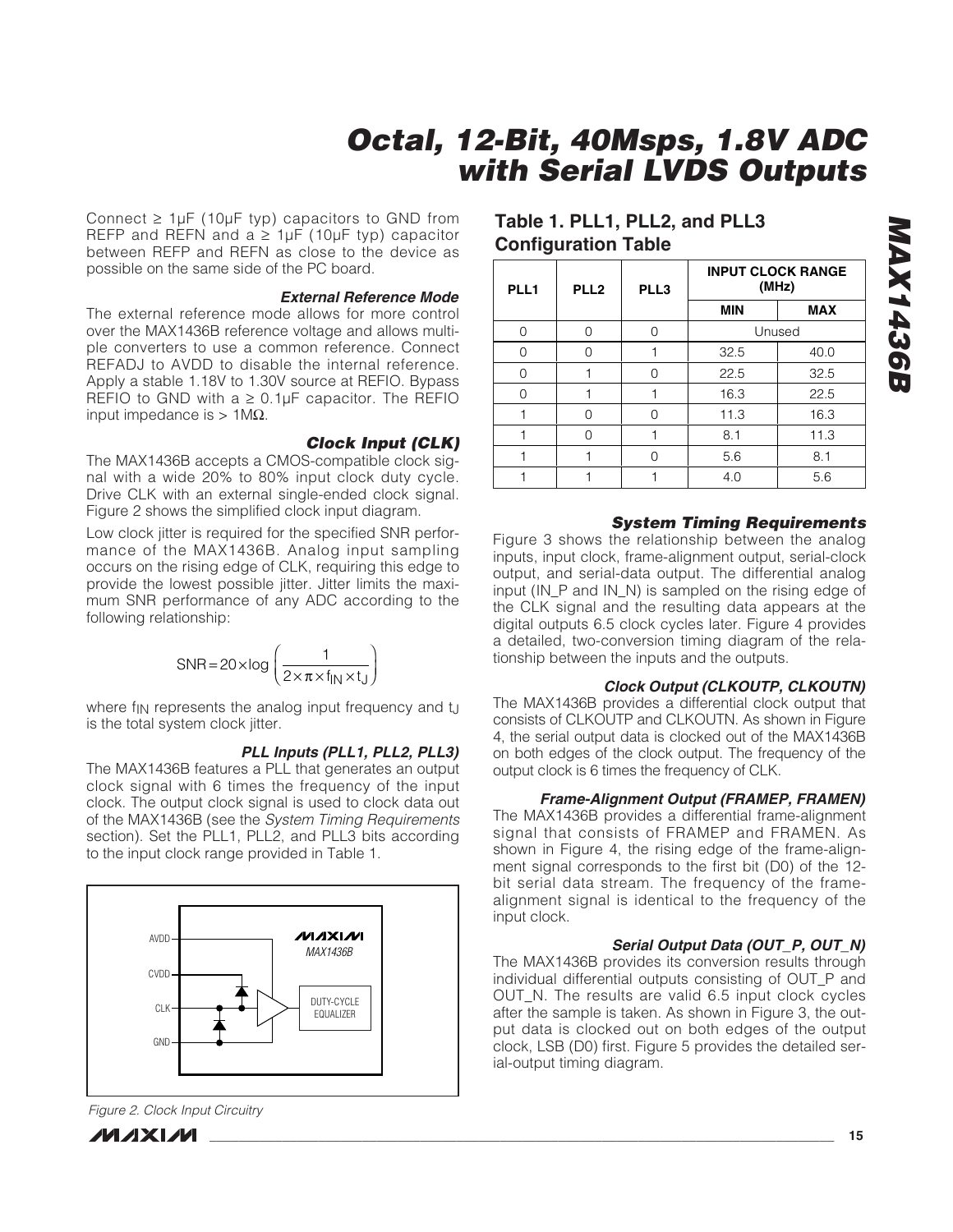

Figure 3. Global Timing Diagram



Figure 4. Detailed Two-Conversion Timing Diagram



Figure 5. Serialized-Output Detailed Timing Diagram

**MAXM**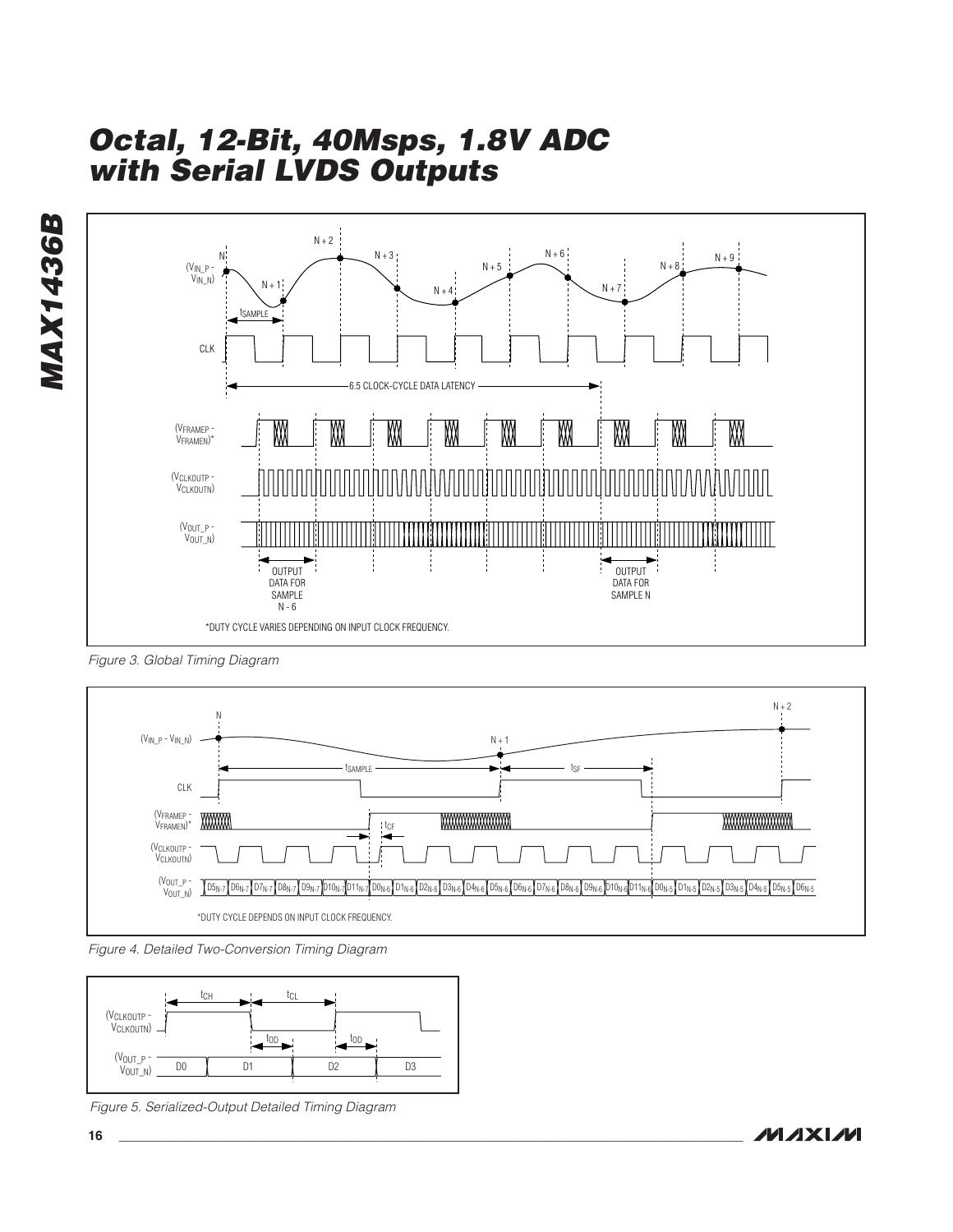|                                       | <b>TWO'S-COMPLEMENT DIGITAL OUTPUT CODE</b><br>$(T/B = 0)$         |                                                                | OFFSET BINARY DIGITAL OUTPUT CODE     | $V_{IN-P} - V_{IN-N}$ (mV)                                         |                                                                |                       |
|---------------------------------------|--------------------------------------------------------------------|----------------------------------------------------------------|---------------------------------------|--------------------------------------------------------------------|----------------------------------------------------------------|-----------------------|
| <b>BINARY</b><br>D11 $\rightarrow$ D0 | <b>HEXADECIMAL</b><br><b>EQUIVALENT</b><br>OF D11 $\rightarrow$ D0 | <b>DECIMAL</b><br><b>EQUIVALENT</b><br>OF D11 $\rightarrow$ D0 | <b>BINARY</b><br>$D11 \rightarrow D0$ | <b>HEXADECIMAL</b><br><b>EQUIVALENT</b><br>OF D11 $\rightarrow$ D0 | <b>DECIMAL</b><br><b>EQUIVALENT</b><br>OF D11 $\rightarrow$ D0 | $(V_{REFIO} = 1.24V)$ |
| 0111 1111 1111                        | 0x7FF                                                              | $+2047$                                                        | 1111 1111 1111                        | 0xFFF                                                              | $+4095$                                                        | $+699.66$             |
| 0111 1111 1110                        | 0x7FE                                                              | $+2046$                                                        | 1111 1111 1110                        | <b>OxFFE</b>                                                       | $+4094$                                                        | $+699.32$             |
|                                       |                                                                    |                                                                |                                       |                                                                    |                                                                |                       |
| 0000 0000 0001                        | 0x001                                                              | $+1$                                                           | 1000 0000 0001                        | 0x801                                                              | +2049                                                          | $+0.34$               |
| 0000 0000 0000                        | 0x000                                                              | $\Omega$                                                       | 1000 0000 0000                        | 0x800                                                              | $+2048$                                                        | $\Omega$              |
| 1111 1111 1111                        | 0xFFF                                                              | -1                                                             | 0111 1111 1111                        | 0x7FF                                                              | $+2047$                                                        | $-0.34$               |
|                                       |                                                                    |                                                                |                                       |                                                                    |                                                                |                       |
| 1000 0000 0001                        | 0x801                                                              | $-2047$                                                        | 0000 0000 0001                        | 0x001                                                              | $+1$                                                           | $-699.66$             |
| 1000 0000 0000                        | 0x800                                                              | $-2048$                                                        | 0000 0000 0000                        | 0x000                                                              | $\Omega$                                                       | $-700.00$             |

### **Table 2. Output Code Table (VREFIO = 1.24V)**



Figure 6. Two's-Complement Transfer Function  $(T/B = 0)$ 

#### **Output Data Format (**T**/B) Transfer Functions**

The MAX1436B output data format is either offset binary or two's complement, depending on the logic-input  $\overline{T}/B$ . With  $\overline{T}/B$  low, the output data format is two's complement. With T/B high, the output data format is offset binary. The following equations, Table 2, and Figures 6 and 7 define the relationship between the digital output and the analog input. For two's complement  $(T/B = 0)$ :

$$
V_{IN\_P} - V_{IN\_N} = FSR \times 2 \times \frac{CODE_{10}}{4096}
$$



Figure 7. Binary Transfer Function  $(T/B = 1)$ 

and for offset binary  $(T/B = 1)$ :

$$
V_{IN\_P} - V_{IN\_N} = FSR \times 2 \times \frac{CODE_{10} - 2048}{4096}
$$

where CODE<sub>10</sub> is the decimal equivalent of the digital output code as shown in Table 2.

Keep the capacitive load on the MAX1436B digital outputs as low as possible.

# **MAX1436B MAX1436B**

**MAXM**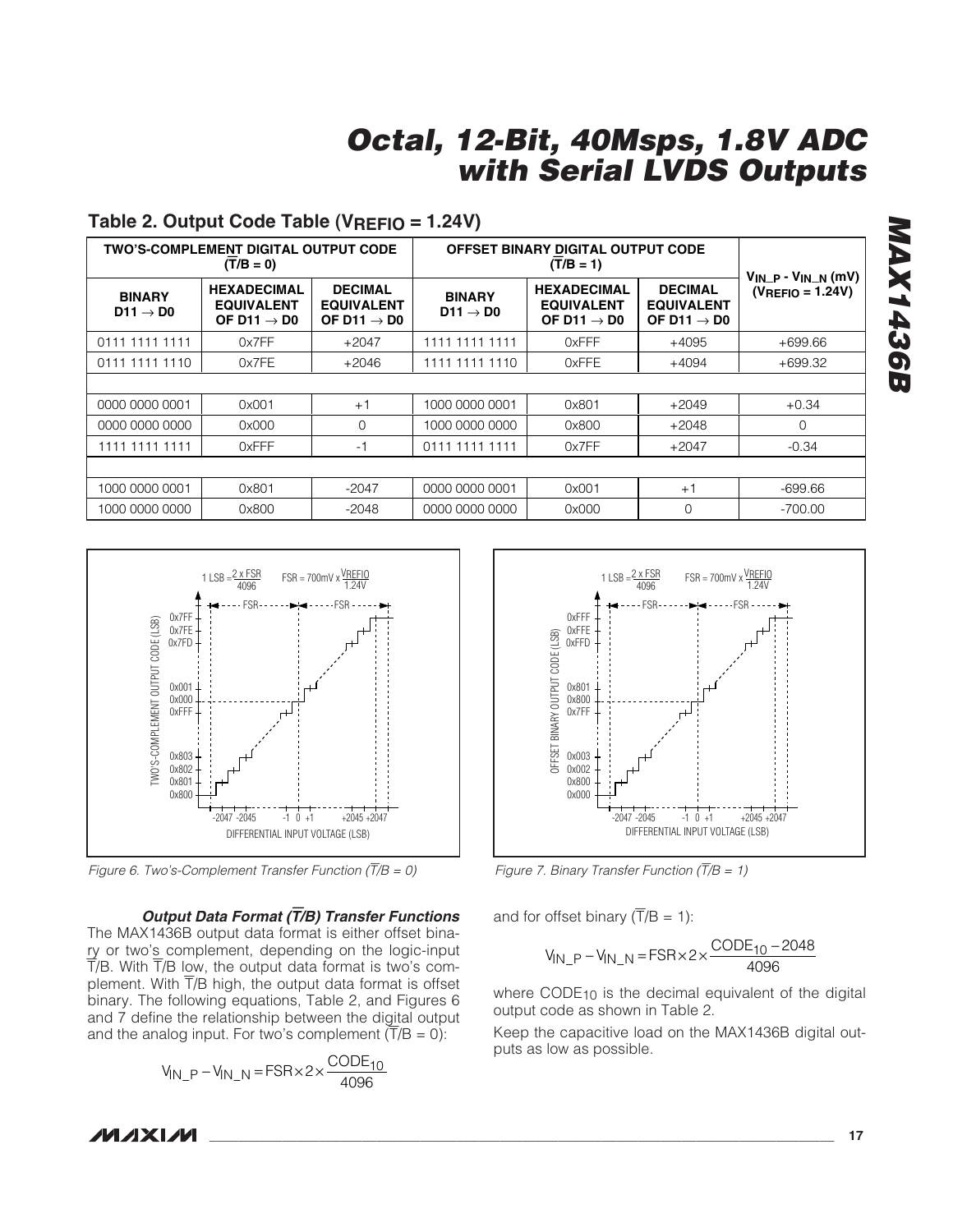### **LVDS and SLVS Signals (SLVS/**LVDS**)**

Drive SLVS/LVDS low for LVDS or drive SLVS/LVDS high for SLVS levels at the MAX1436B outputs (OUT\_P, OUT\_N, CLKOUTP, CLKOUTN, FRAMEP, and FRAMEN). For SLVS levels, enable double-termination by driving DT high. See the Electrical Characteristics table for LVDS and SLVS output voltage levels.

### **LVDS Test Pattern (LVDSTEST)**

Drive LVDSTEST high to enable the output test pattern on all LVDS or SLVS output channels. The output test pattern is 0000 1011 1101. Drive LVDSTEST low for normal operation (test pattern disabled).

#### **Common-Mode Output (CMOUT)**

CMOUT provides a common-mode reference for DCcoupled analog inputs. If the input is DC-coupled, match the output common-mode voltage of the circuit driving the MAX1436B to the output voltage at VCMOUT to within ±50mV. It is recommended that the output common-mode voltage of the driving circuit be derived from CMOUT.

#### **Double-Termination (DT)**

The MAX1436B offers an optional, internal 100Ω termination between the differential output pairs (OUT\_P and OUT\_N, CLKOUTP and CLKOUTN, FRAMEP and FRA-MEN). In addition to the termination at the end of the line, a second termination directly at the outputs helps eliminate unwanted reflections down the line. This feature is useful in applications where trace lengths are long (> 5in) or with mismatched impedance. Drive DT high to select doubletermination, or drive DT low to disconnect the internal termination resistor (single-termination). Selecting double-termination increases the OVDD supply current (see Figure 8).

#### **Standby Mode**

The MAX1436B offers a standby mode to efficiently use power by transitioning to a low-power state when conversions are not required. STBY controls the standby mode of all channels and the internal reference circuitry. The reference does not power down in standby mode. Drive STBY high to enable standby. In standby mode, the output impedance of all of the LVDS/SLVS outputs is approximately 342Ω, if DT is low. The output impedance of the differential LVDS/SLVS outputs is 100Ω when DT is high. See the Electrical Characteristics table for typical supply currents during standby. The following list shows the state of the analog inputs and digital outputs in standby mode:

- IN P. IN N analog inputs are disconnected from the internal input amplifier
- Reference circuit remains active



Figure 8. Double-Termination

OUT P, OUT N, CLKOUTP, CLKOUTN, FRAMEP, and FRAMEN have approximately 342Ω between the output pairs when DT is low. When DT is high, the differential output pairs have 100Ω between each pair.

When operating in internal reference mode, the MAX1436B requires 200µs to power up and settle when the converter exits standby mode. To exit standby mode, STBY, the applied control signal must transition from high to low. When using an external reference, the wakeup time is dependent on the external reference drivers.

### **Applications Information**

### **Full-Scale Range Adjustments Using the Internal Reference**

The MAX1436B supports a full-scale adjustment range of 10% (±5%). To decrease the full-scale range, add a 25kΩ to 250kΩ external resistor or potentiometer (R<sub>ADJ</sub>) between REFADJ and GND. To increase the fullscale range, add a 25kΩ to 250kΩ resistor between REFADJ and REFIO. Figure 9 shows the two possible configurations.

The following equations provide the relationship between RADJ and the change in the analog full-scale range:

$$
FSR = 0.7V \left(1 + \frac{1.25k\Omega}{R_{ADJ}}\right)
$$

for R<sub>AD</sub>, connected between REFADJ and REFIO, and:



**MAX1436B**

**MAX1436B**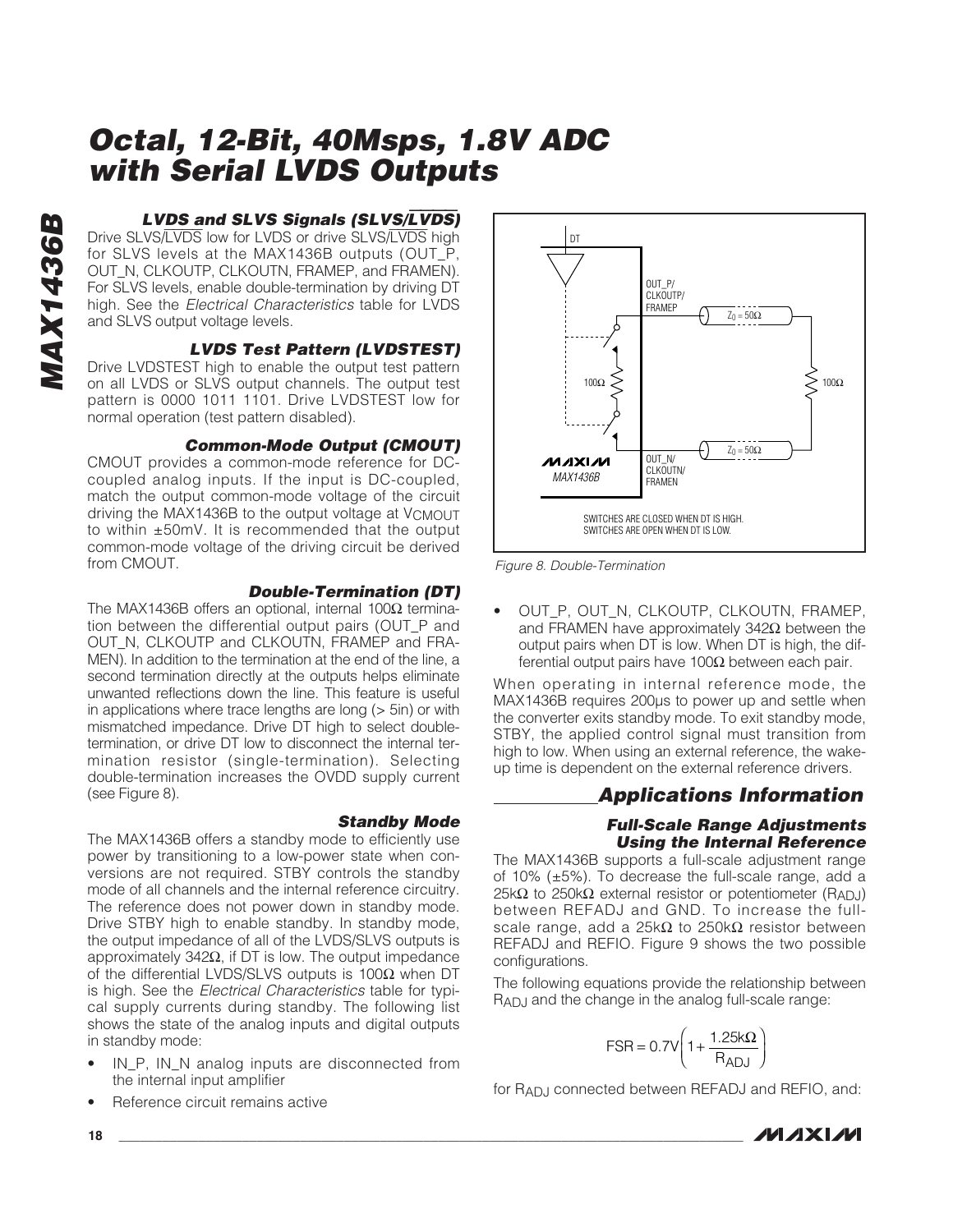

Figure 9. Circuit Suggestions to Adjust the ADC's Full-Scale Range

$$
FSR = 0.7V \left(1 - \frac{1.25k\Omega}{R_{ADJ}}\right)
$$

for RADJ connected between REFADJ and GND.

#### **Using Transformer Coupling**

An RF transformer (Figure 10) provides an excellent solution to convert a single-ended input source signal to a fully differential signal. The MAX1436B input common-mode voltage is internally biased to 0.76V (typ) with  $f_{CLK}$  = 40MHz. Although a 1:1 transformer is shown, a step-up transformer can be selected to reduce the drive requirements. A reduced signal swing from the input driver, such as an op amp, can also improve the overall distortion.

**Grounding, Bypassing, and Board Layout** The MAX1436B requires high-speed board layout design techniques. Refer to the MAX1434/MAX1436/ MAX1436B/MAX1437/MAX1438 EV kit data sheet for a board layout reference. Locate all bypass capacitors as close to the device as possible, preferably on the same side as the ADC, using surface-mount devices for minimum inductance. Bypass AVDD to GND with a 0.1µF ceramic capacitor in parallel with a 0.1µF ceramic capacitor. Bypass OVDD to GND with a 0.1µF ceramic capacitor in parallel with  $a \geq 2.2 \mu F$  ceramic capacitor. Bypass CVDD to GND with a 0.1µF ceramic capacitor in parallel with  $a \geq 2.2 \mu F$  ceramic capacitor.





Figure 10. Transformer-Coupled Input Drive

Multilayer boards with ample ground and power planes produce the highest level of signal integrity. Connect MAX1436B ground pins and the exposed pad to the same ground plane. The MAX1436B relies on the exposed-backside-pad connection for a low-inductance ground connection. Isolate the ground plane from any noisy digital system ground planes.

Route high-speed digital signal traces away from the sensitive analog traces. Keep all signal lines short and free of 90° turns.

Ensure that the differential analog input network layout is symmetric and that all parasitics are balanced equally. Refer to the MAX1434/MAX1436/MAX1436B/MAX1437/ MAX1438 EV kit data sheet for an example of symmetric input layout.

# **Parameter Definitions**

### **Integral Nonlinearity (INL)**

Integral nonlinearity is the deviation of the values on an actual transfer function from a straight line. For the MAX1436B, this straight line is between the end points of the transfer function, once offset and gain errors have been nullified. INL deviations are measured at every step and the worst-case deviation is reported in the Electrical Characteristics table.

### **Differential Nonlinearity (DNL)**

Differential nonlinearity is the difference between an actual step width and the ideal value of 1 LSB. A DNL error specification of less than 1 LSB guarantees no missing codes and a monotonic transfer function. For the MAX1436B, DNL deviations are measured at every step and the worst-case deviation is reported in the Electrical Characteristics table.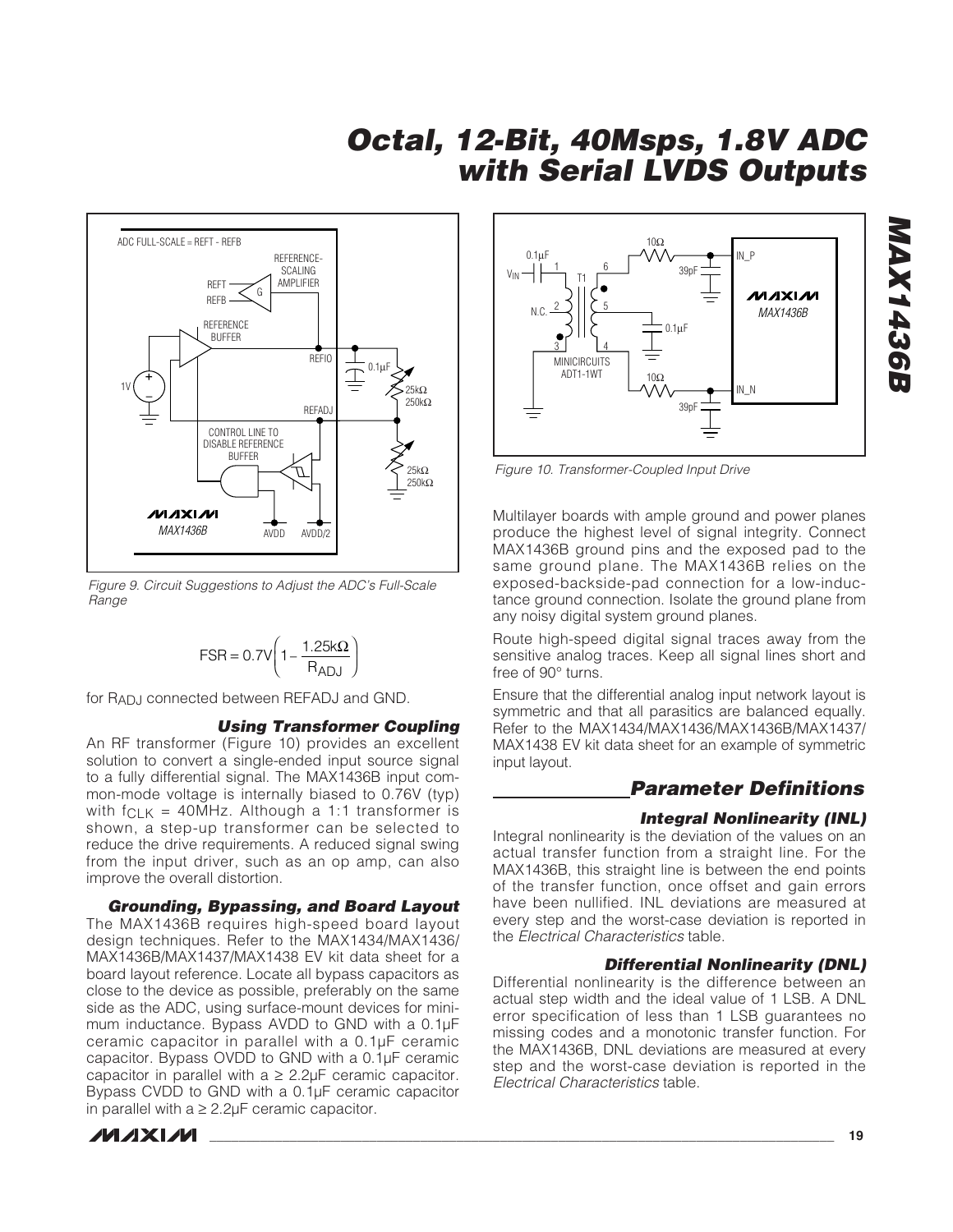### **Offset Error**

Offset error is a figure of merit that indicates how well the actual transfer function matches the ideal transfer function at a single point. For the MAX1436B, the ideal midscale digital output transition occurs when there is -1/2 LSBs across the analog inputs (Figures 6 and 7). Bipolar offset error is the amount of deviation between the measured midscale transition point and the ideal midscale transition point.

### **Gain Error**

Gain error is a figure of merit that indicates how well the slope of the actual transfer function matches the slope of the ideal transfer function. For the MAX1436B the gain error is the difference of the measured full-scale and zero-scale transition points minus the difference of the ideal full-scale and zero-scale transition points.

For the bipolar devices (MAX1436B), the full-scale transition point is from 0x7FE to 0x7FF for two's-complement output format (0xFFE to 0xFFF for offset binary) and the zero-scale transition point is from 0x800 to 0x801 for two's complement (0x000 to 0x001 for offset binary).

#### **Crosstalk**

Crosstalk indicates how well each analog input is isolated from the others. For the MAX1436B, a 5.3MHz, -0.5dBFS analog signal is applied to one channel while a 19.3MHz, -0.5dBFS analog signal is applied to another channel. An FFT is taken on the channel with the 5.3MHz analog signal. From this FFT, the crosstalk is measured as the difference in the 5.3MHz and 19.3MHz amplitudes.

#### **Aperture Delay**

Aperture delay (tAD) is the time defined between the rising edge of the sampling clock and the instant when an actual sample is taken. See Figure 11.

#### **Aperture Jitter**

Aperture jitter  $(t_{A,J})$  is the sample-to-sample variation in the aperture delay. See Figure 11.

#### **Signal-to-Noise Ratio (SNR)**

For a waveform perfectly reconstructed from digital samples, the theoretical maximum SNR is the ratio of the full-scale analog input (RMS value) to the RMS quantization error (residual error). The ideal, theoretical minimum analog-to-digital noise is caused by quantization error only and results directly from the ADC's resolution (N bits):

$$
SNR_{dB(max]} = 6.02_{dB} \times N \times 1.76_{dB}
$$

In reality, there are other noise sources besides quantization noise: thermal noise, reference noise, clock jitter, etc.



Figure 11. Aperture Jitter/Delay Specifications

For the MAX1436B, SNR is computed by taking the ratio of the RMS signal to the RMS noise. RMS noise includes all spectral components to the Nyquist frequency excluding the fundamental, the first six harmonics (HD2–HD7), and the DC offset.

#### **Signal-to-Noise Plus Distortion (SINAD)**

SINAD is computed by taking the ratio of the RMS signal to the RMS noise plus distortion. RMS noise plus distortion includes all spectral components to the Nyquist frequency, excluding the fundamental and the DC offset.

#### **Effective Number of Bits (ENOB)**

ENOB specifies the dynamic performance of an ADC at a specific input frequency and sampling rate. An ideal ADC's error consists of quantization noise only. ENOB for a full-scale sinusoidal input waveform is computed from:

$$
ENOB = \left(\frac{SINAD - 1.76}{6.02}\right)
$$

### **Total Harmonic Distortion (THD)**

THD is the ratio of the RMS sum of the first six harmonics of the input signal to the fundamental itself. This is expressed as:

$$
THD = 20 \times \log \left( \frac{\sqrt{{v_2}^2 + {v_3}^2 + {v_4}^2 + {v_5}^2 + {v_6}^2 + {v_7}^2}}{v_1} \right)
$$

#### **Spurious-Free Dynamic Range (SFDR)**

SFDR is the ratio expressed in decibels of the RMS amplitude of the fundamental (maximum signal component) to the RMS value of the next-largest spurious

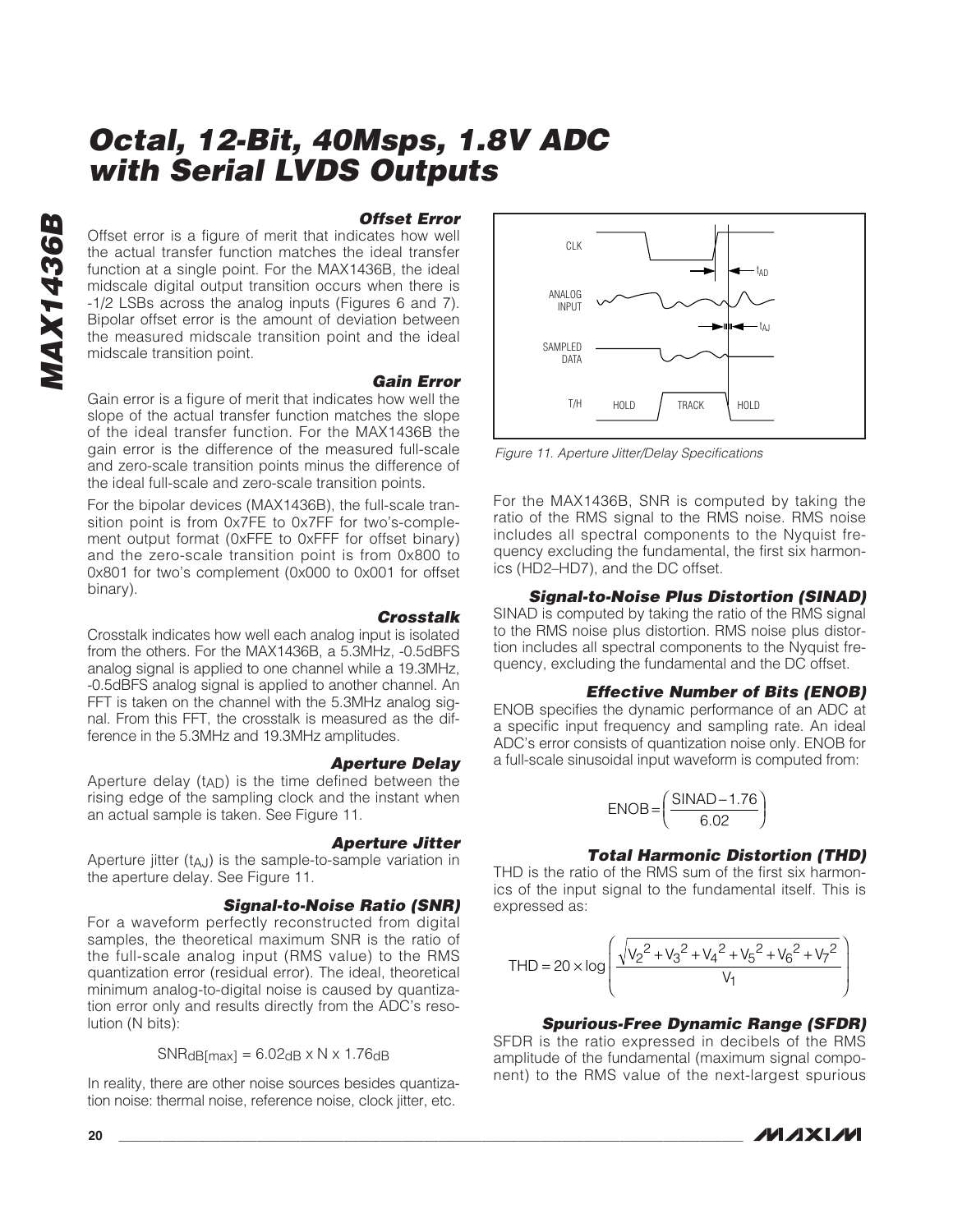# **MAX1436B MAX1436B**

# **Octal, 12-Bit, 40Msps, 1.8V ADC with Serial LVDS Outputs**

component, excluding DC offset. SFDR is specified in decibels relative to the carrier (dBc).

### **Intermodulation Distortion (IMD)**

IMD is the total power of the IM2 to IM5 intermodulation products to the Nyquist frequency relative to the total input power of the two input tones  $f_1$  and  $f_2$ . The individual input tone levels are at -6.5dBFS. The intermodulation products are as follows:

- 2nd-order intermodulation products (IM2):  $f_1 + f_2$ ,  $f_2 - f_1$
- 3rd-order intermodulation products (IM3):  $2 \times f_1 f_2$ ,  $2 \times f_2 - f_1$ ,  $2 \times f_1 + f_2$ ,  $2 \times f_2 + f_1$
- 4th-order intermodulation products (IM4):  $3 \times f_1 f_2$ ,  $3 \times f_2 - f_1$ ,  $3 \times f_1 + f_2$ ,  $3 \times f_2 + f_1$
- 5th-order intermodulation products (IM5):  $3 \times f_1 2$  $x$  f<sub>2</sub>,  $3 x$  f<sub>2</sub> -  $2 x$  f<sub>1</sub>,  $3 x$  f<sub>1</sub> +  $2 x$  f<sub>2</sub>,  $3 x$  f<sub>2</sub> +  $2 x$  f<sub>1</sub>

### **Third-Order Intermodulation (IM3)**

IM3 is the total power of the 3rd-order intermodulation product to the Nyquist frequency relative to the total input power of the two input tones  $f_1$  and  $f_2$ . The individual input tone levels are at -6.5dBFS. The 3rd-order intermodulation products are  $2 \times f_1 - f_2$ ,  $2 \times f_2 - f_1$ ,  $2 \times f_1$  $+ f<sub>2</sub>, 2 \times f<sub>2</sub> + f<sub>1</sub>.$ 

#### **Small-Signal Bandwidth**

A small -20.5dBFS analog input signal is applied to an ADC so that the signal's slew rate does not limit the ADC's performance. The input frequency is then swept up to the point where the amplitude of the digitized conversion result has decreased by -3dB.

### **Full-Power Bandwidth**

A large -0.5dBFS analog input signal is applied to an ADC, and the input frequency is swept up to the point where the amplitude of the digitized conversion result has decreased by -3dB. This point is defined as fullpower input bandwidth frequency.

### **Gain Matching**

Gain matching is a figure of merit that indicates how well the gain of all eight ADC channels is matched to each other. For the MAX1436B, gain matching is measured by applying the same 5.3MHz, -0.5dBFS analog signal to all analog input channels. These analog inputs are sampled at 40Msps and the maximum deviation in amplitude is reported in dB as gain matching in the Electrical Characteristics table.

### **Phase Matching**

Phase matching is a figure of merit that indicates how well the phases of all eight ADC channels are matched to each other. For the MAX1436B, phase matching is measured by applying the same 5.3MHz, -0.5dBFS analog signal to all analog input channels. These analog inputs are sampled at 40Msps and the maximum deviation in phase is reported in degrees as phase matching in the Electrical Characteristics table.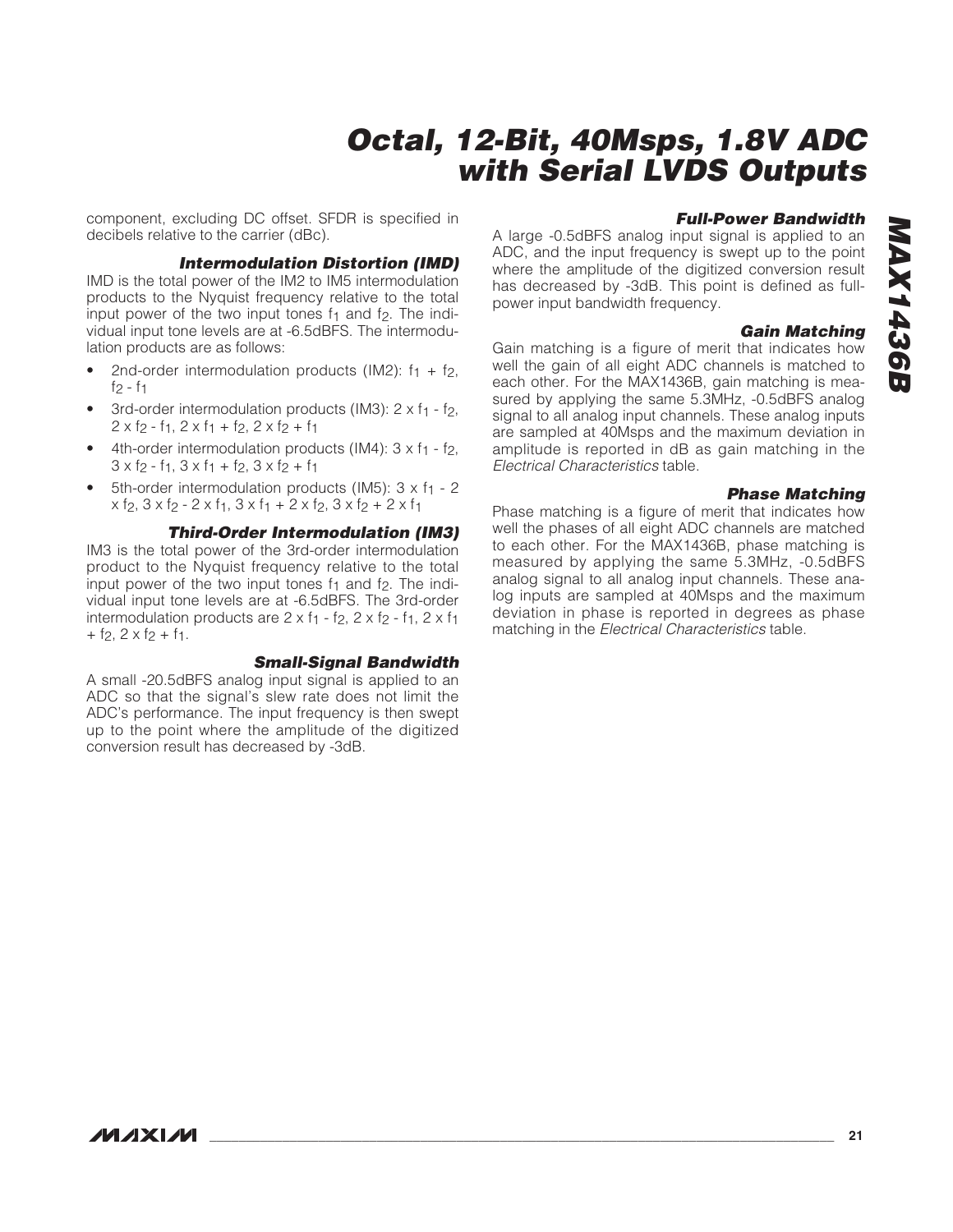**Pin Configuration MAX1436B MAX1436B** STAND STAND FOR STANDARD STANDARD STANDARD STANDARD STANDARD STANDARD STANDARD STANDARD STANDARD STANDARD STAN<br>STANDARD STANDARD STANDARD STANDARD STANDARD STANDARD STANDARD STANDARD STANDARD STANDARD STANDARD STANDARD ST<br> TOP VIEW 94 93 92 91 90 89 88 87 86 85 84 83 82 81 80 79 78 77 76  $9999979695$ **+** GND  $\boxed{1}$ 75 N.C. IN1P 2 74 OVDD IN1N  $\sqrt{3}$ 73 | OUT1P GND 4 72 OUT1N 71 OVDD IN2P 5 6 IN2N 70 N.C. GND <u>| 7</u> 69 OUT2P IN3P  $\sqrt{8}$ 68 OUT2N IN3N  $\sqrt{9}$ 67 OVDD GND 10 66 | OUT3P AVDD 11 65 | OUT3N AVDD <u>12</u> 64 OVDD **MAXIVI** AVDD 13 63 OVDD *MAX1436B* N.C. 14 62 CLKOUTP AVDD 15 61 CLKOUTN GND 16 60 OVDD IN4P 17 FRAMEP 59 IN4N 18 58 FRAMEN GND 19 57 OVDD 20 IN5P 56 | OUT4P 21 IN5N 55 OUT4N 22 GND 54 OVDD IN6P 23 53 | OUT5P 24 IN6N 52 JOUT5N \*EP GND 25 N.C. 51 26 27 28 29 30 31 32 33 34 35 36 37 38 39 40 41 42 43 44 45 46 47 48 49 50 GND N.C. DT CVDD N.C. GND GND IN7P IN7N AVDD AVDD AVDD AVDD AVDD CLK GND AVDD OUT7P OVDD OUT6N 0VDD OUT7N OVDD OUT6P SLVS/LVDS **TQFP** \*CONNECT EP TO GND **14mm x 14mm x 1mm**

### **Chip Information**

PROCESS: BiCMOS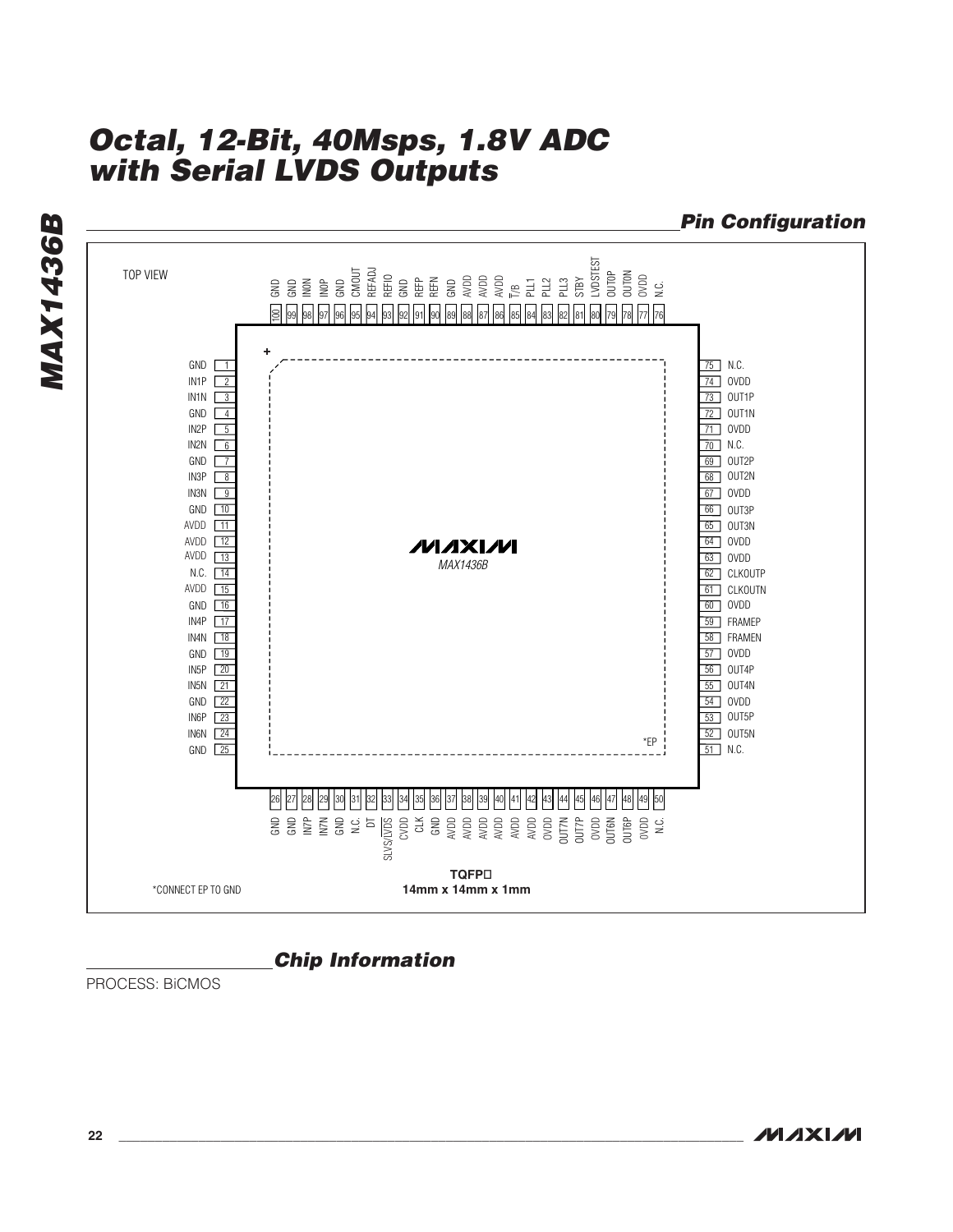# **Package Information**

For the latest package outline information and land patterns (footprints), go to **[www.maxim-ic.com/packages](http://www.maxim-ic.com/packages)**. Note that a "+", "#", or "-" in the package code indicates RoHS status only. Package drawings may show a different suffix character, but the drawing pertains to the package regardless of RoHS status.

| <b>PACKAGE TYPE</b> | <b>PACKAGE CODE</b> | OUTLINE NO. | TERN NO.<br>LAND PAT |  |
|---------------------|---------------------|-------------|----------------------|--|
| OC                  | $2100F +$           | ni niic     | 00.0159              |  |